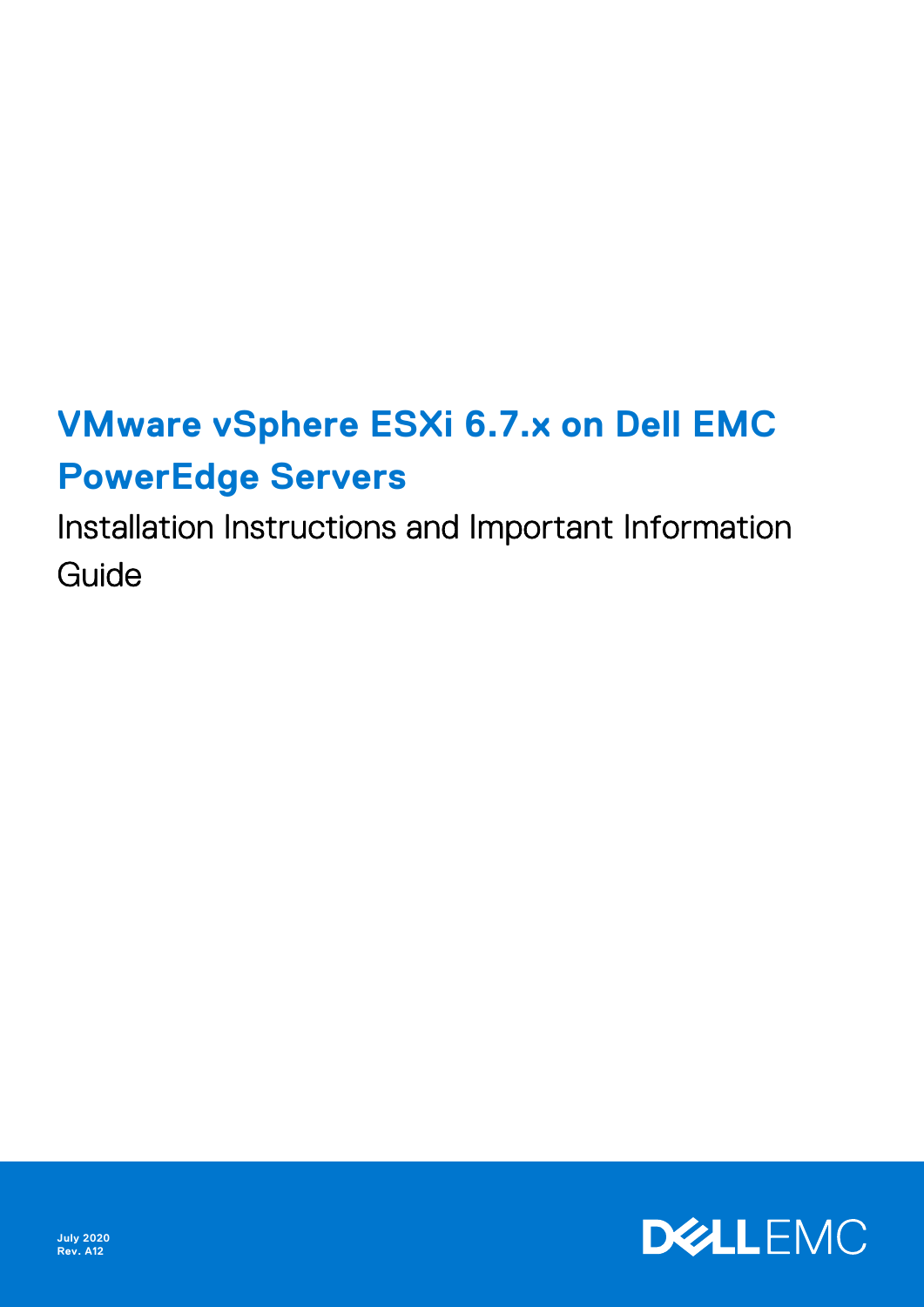### Notes, cautions, and warnings

**NOTE:** A NOTE indicates important information that helps you make better use of your product.

**CAUTION: A CAUTION indicates either potential damage to hardware or loss of data and tells you how to avoid the problem.**

**WARNING: A WARNING indicates a potential for property damage, personal injury, or death.**

**© 2018 - 2020 Dell Inc. or its subsidiaries. All rights reserved.** Dell, EMC, and other trademarks are trademarks of Dell Inc. or its subsidiaries. Other trademarks may be trademarks of their respective owners.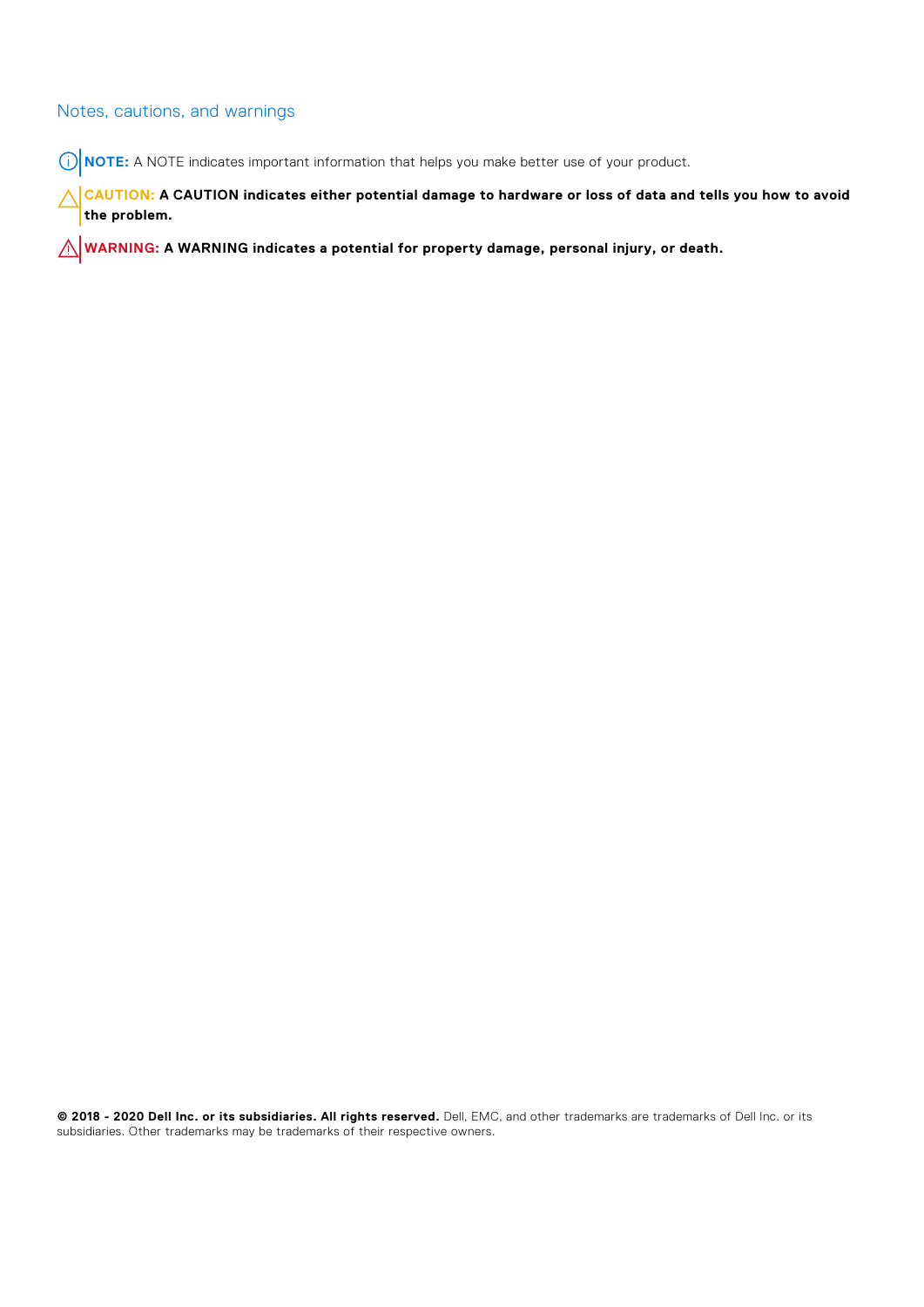# **Contents**

| Download Dell EMC customized ESXi image and Dell EMC Addon from Dell EMC support site 8 |  |
|-----------------------------------------------------------------------------------------|--|
|                                                                                         |  |
|                                                                                         |  |
|                                                                                         |  |
|                                                                                         |  |
|                                                                                         |  |
|                                                                                         |  |
|                                                                                         |  |
|                                                                                         |  |
|                                                                                         |  |
|                                                                                         |  |
|                                                                                         |  |
|                                                                                         |  |
|                                                                                         |  |
|                                                                                         |  |
|                                                                                         |  |
|                                                                                         |  |
|                                                                                         |  |
|                                                                                         |  |
|                                                                                         |  |
|                                                                                         |  |
|                                                                                         |  |
|                                                                                         |  |
|                                                                                         |  |
|                                                                                         |  |
|                                                                                         |  |
|                                                                                         |  |
|                                                                                         |  |
|                                                                                         |  |
|                                                                                         |  |
|                                                                                         |  |
|                                                                                         |  |
|                                                                                         |  |
|                                                                                         |  |
|                                                                                         |  |
|                                                                                         |  |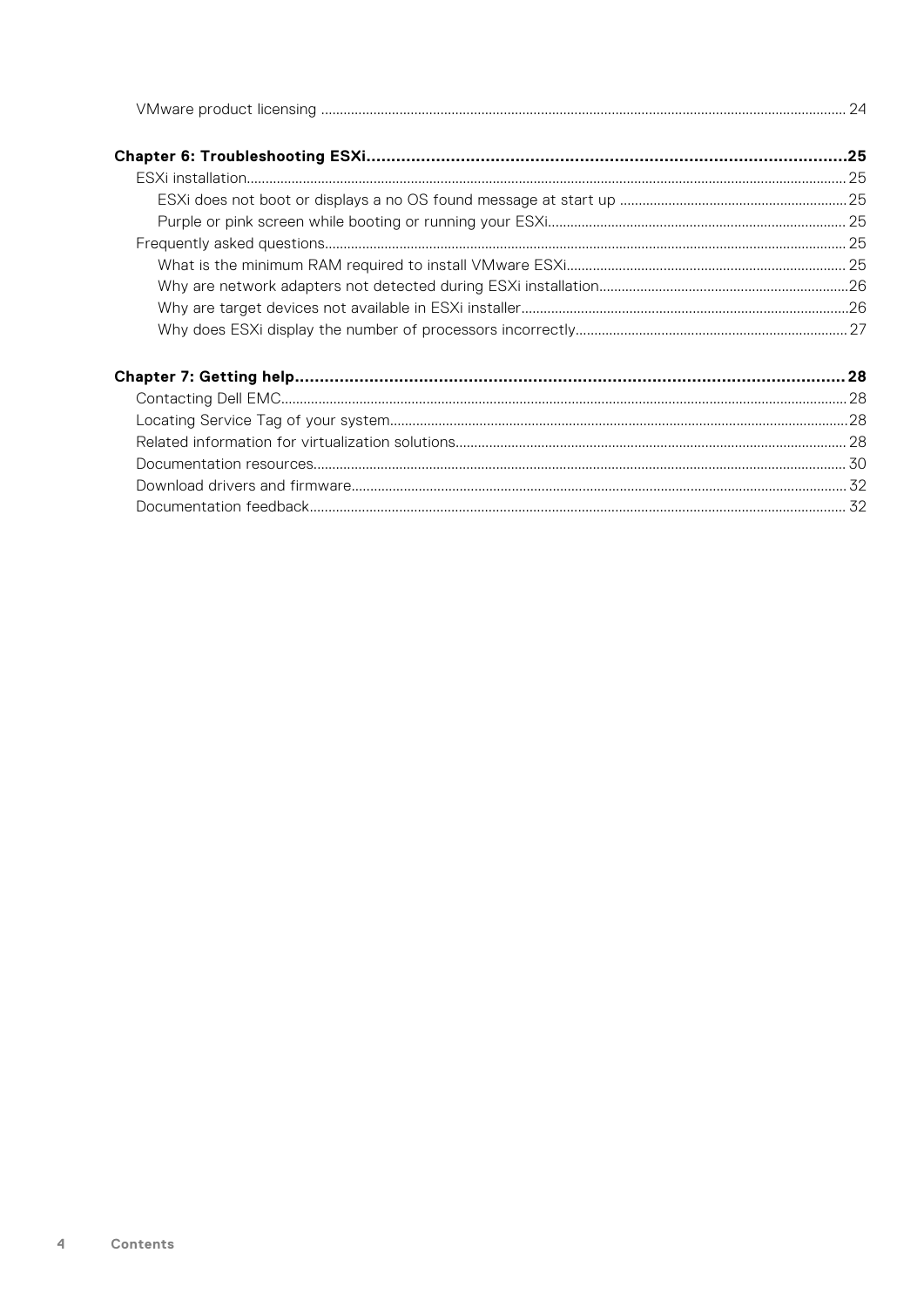# **Introduction**

**1**

<span id="page-4-0"></span>This document helps you to deploy VMware ESXi 6.7.x on Dell EMC PowerEdge servers, and provides specific information about recommended configurations, best practices, and additional resources.

**NOTE:** Before deploying the system, it is recommended that you see the *VMware vSphere 6.7.x on Dell EMC PowerEdge* നി *Servers Release Notes* at [www.dell.com/virtualizationsolutions](https://www.dell.com/virtualizationsolutions).

**(i)** NOTE: vSphere Essentials Plus is an all-inclusive package that includes licenses for three physical servers, each server with up to two processors. It also includes VMware vCenter Server to centrally manage the servers. vSphere Essentials Plus edition is supported only on two-socket servers. More licenses must still be deployed on approved servers for Dell EMC support.

**(i)** NOTE: With the release of vSphere 6.7, all Partner Activation Codes that are shipped with current systems are for vSphere 6.7 licensing. If you have an active vSphere subscription, based on your business requirement you can downgrade or upgrade vSphere,. To get your downgrade keys, register your Partner Activation Code and log in to [vmware.com/accounts](https://vmware.com/accounts). On the VMware license administration portal, click **Manage Product Licenses** > **vSphere** 6.7 on the license administration portal.

**NOTE:** VMware vSAN is licensed independently per socket, per server. To use VMware vSAN, the server requires a vSphere license (per socket, per server) and a vCenter Server license.

#### **Topics:**

- vSphere 6.7.x architecture
- [Overview of ESXi architecture](#page-5-0)

## **vSphere 6.7.x architecture**

vSphere infrastructure consists of the following components:

| <b>ESXi</b>                         | Enables multiple operating systems to run simultaneously on a single system.                                                                                                                                                                                                                                                                                                   |
|-------------------------------------|--------------------------------------------------------------------------------------------------------------------------------------------------------------------------------------------------------------------------------------------------------------------------------------------------------------------------------------------------------------------------------|
| vCenter server                      | Monitors and manages the management application of VMs and copies of ESXi. With a vCenter server,<br>you can create, start, stop, and migrate VMs across the entire physical data center. vCenter server is<br>optional, but it is required for advanced management capabilities such as VMware vMotion, Distributed<br>Resource Scheduling (DRS), and High Availability (HA). |
| vCenter server<br>database          | Stores all the configuration data about a VMware infrastructure environment. It is recommended that you<br>use a production database such as Microsoft SQL Server or Oracle for the vCenter Server database.                                                                                                                                                                   |
| vSphere Web<br><b>Client</b>        | Shares the functionality of the core administrative interface starting from ESXi 5.1, with the vSphere<br>client. vSphere client can be started from Internet Explorer or Mozilla Firefox, without requiring a specific<br>client installation.                                                                                                                                |
|                                     | With 6.7.x, vSphere client can be accessed using two options:<br>• vSphere Web Client FLEX or vSphere Web Client Flash<br>• vSphere client HTML5                                                                                                                                                                                                                               |
| vSphere client                      | Requires an ESXi host to manage, by directly connecting to it or through vCenter Server. It can be<br>installed on a system running a supported Windows OS. vSphere Web Client can replace the vSphere<br>Client for future releases. The vSphere Web Client enables you to connect to a vCenter Server system to<br>manage an ESXi host or multiple hosts through a browser.  |
| <b>Virtual Machine</b><br>datastore | Stores VM configuration and virtual disk files. The VM storage can either be internal local storage to the<br>ESXi or external storage. Multiple ESXi systems share VM storage. Advanced features such as HA and<br>DRS require that the hard disk drive and configuration files are stored on an external shared storage.                                                     |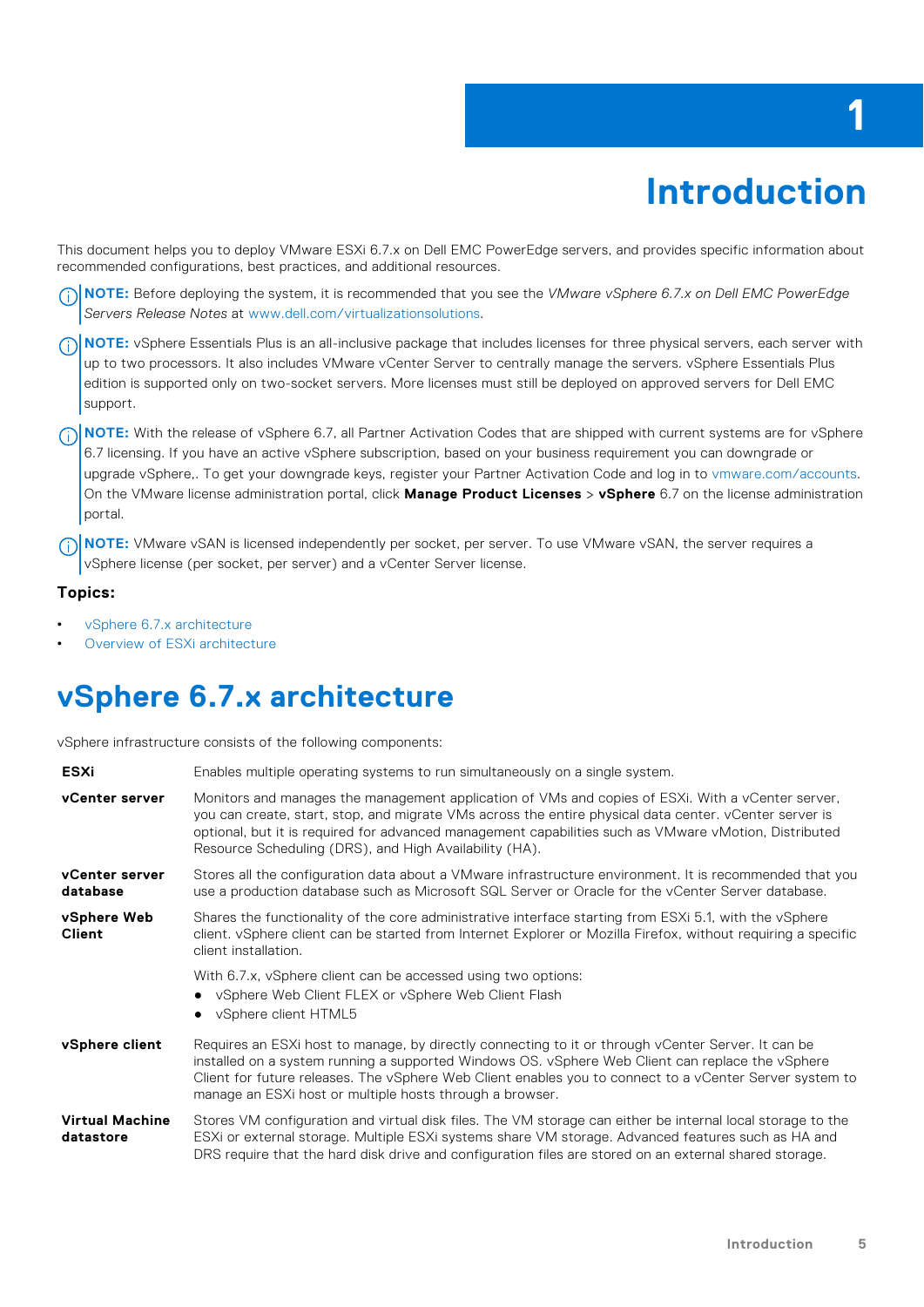<span id="page-5-0"></span>The following figure shows the different components of vSphere:



#### PowerEdge system as ESXi host

#### **Figure 1. vSphere components**

## **Overview of ESXi architecture**

ESXi is a bare-metal enterprise class hypervisor that can be preinstalled on PowerEdge servers. With the reduced footprint of the hypervisor, ESXi is integrated with PowerEdge servers by using BOSS-S1 cards.

Integrated virtualization by VMware offers the following features:

- Ease of deployment
- Integrated hardware monitoring
- Enhanced security
- Reduced patch management
- Improved reliability

The following figure shows an overview of the ESXi architecture.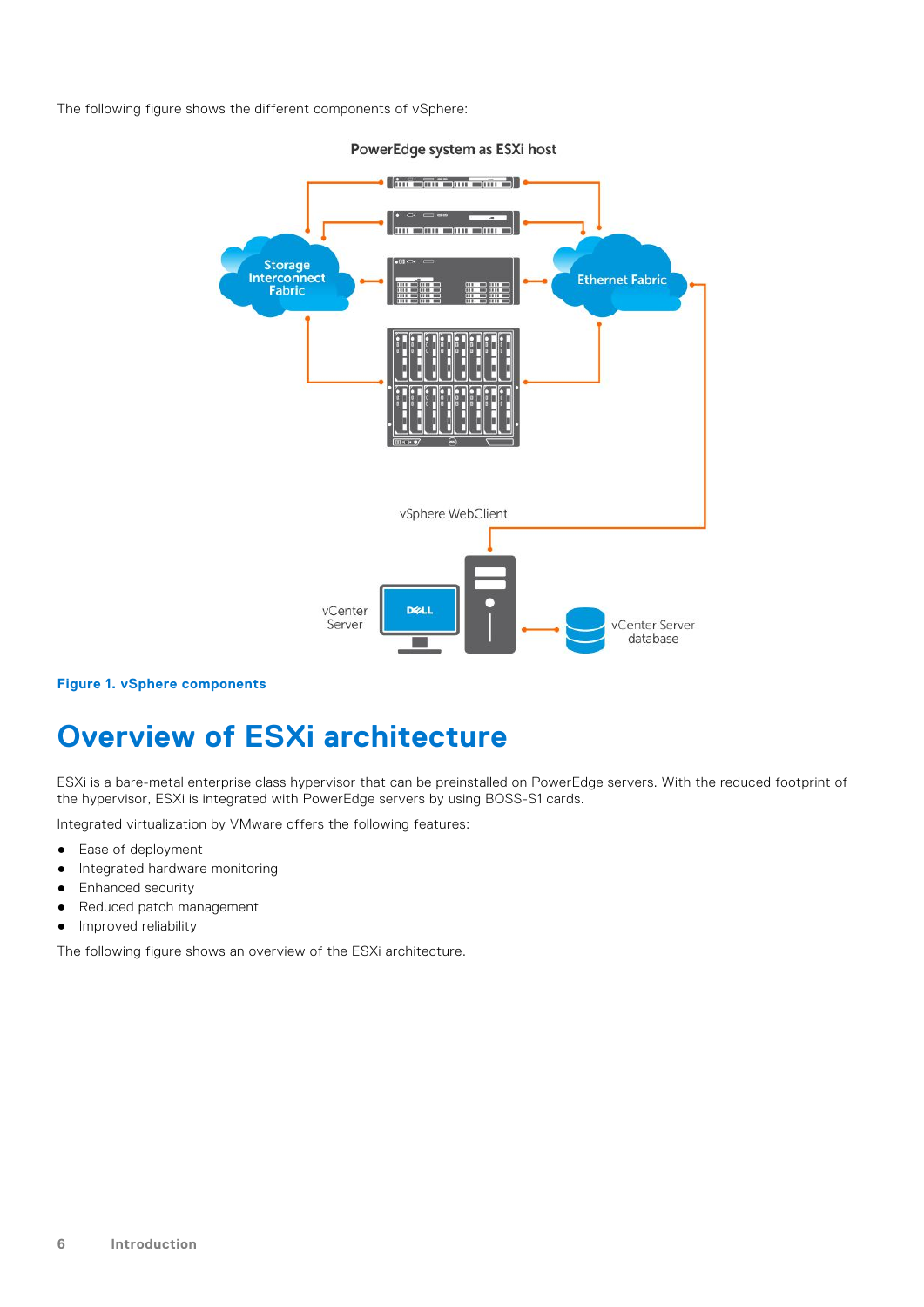| Application                           | Application | Application       | Application |
|---------------------------------------|-------------|-------------------|-------------|
| Windows                               | Linux       | <b>Solaris</b>    | Mac         |
| <b>VMware</b><br>Virtualization Layer |             |                   |             |
| <b>Dell PowerEdge Server</b>          |             |                   |             |
| Processor                             | Ш<br>Memory | <b>Hard Drive</b> | <b>NIC</b>  |

#### **Figure 2. ESXi architecture**

## Virtual SAN installation

For more information about VMware documentation for VSAN installation, see the *VMware Virtual SAN Production Information Guide* at **[www.dell.com/virtualizationsolutions](https://www.dell.com/virtualizationsolutions)**.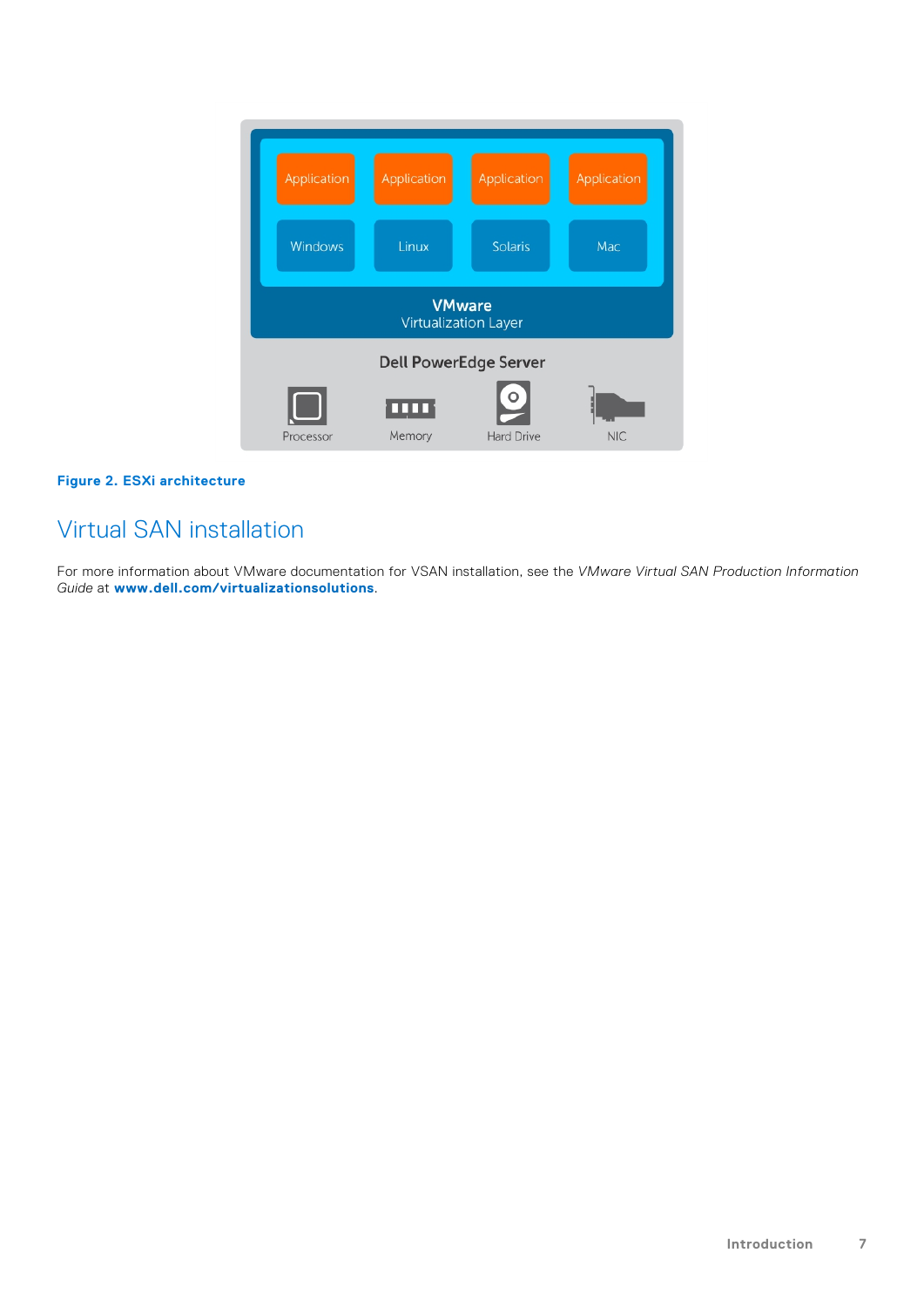# **Installing vSphere 6.7.x**

<span id="page-7-0"></span>**(i)** NOTE: If you have ordered VMware ESXi with the PowerEdge server, then the VMware ESXi is preinstalled on your system.

#### **Topics:**

- Download the Dell EMC customized ESXi image files
- [To install, enable or to disable ESXi](#page-8-0)
- [VMware ESXi Secure boot support for Dell EMC PowerEdge Servers](#page-14-0)
- [Downloading patches and updates for ESXi](#page-15-0)
- [Creating vCenter Server installation media](#page-16-0)
- [Installing vCenter Server](#page-16-0)

## **Download the Dell EMC customized ESXi image files**

Dell EMC has migrated the latest revision of the Dell EMC customized ESXi image files with customized drivers to the website of VMware. This change aligns with industry-standard practices and brings the Dell EMC-customized image to the same location as that of our competitors. For customers who manage heterogeneous data centers, this simplifies the procurement of software image files because they will all be saved in one location. Visit my.vmware.com license portal or click [My VMware Downloads.](https://my.vmware.com/group/vmware/downloads/info/slug/datacenter_cloud_infrastructure/vmware_vsphere/6_7#custom_iso) Older versions of these image files can be downloaded from www.dell.com/support.

For information about how Dell EMC is offering customized versions of VMware ESXi image files, see [Dell's Customization of](https://www.dell.com/support/article/sln314727) [VMware ESXi and Its Advantages.](https://www.dell.com/support/article/sln314727)

## **Download Dell EMC customized ESXi image and Dell EMC Addon from Dell EMC support site**

**NOTE:** Ensure that you clear the web browser cache before downloading the drivers and firmware.

- 1. Go to [www.dell.com/support/drivers.](https://www.dell.com/support/drivers)
- 2. In the **Drivers & Downloads** section, enter the Service Tag of your system in the **Enter a Dell Service Tag, Dell EMC Product ID, or Model** box, and then click the right arrow button. If you do not have the Service Tag, select **Detect PC** to allow the system to automatically detect the service tag, or click **Browse all products**, and then navigate to your product.
- 3. Click **Drivers & Downloads**.

The drivers that are applicable to your system are displayed.

- 4. From the **Operating System** list, select the appropriate VMware version.
- 5. In the **Category** list, select **Enterprise Solutions**.

The latest Dell EMC VMware ESXi customized image files are displayed.

6. Click **Download**.

The Dell EMC customized image file is successfully downloaded from the Dell EMC support site.

### **Download Dell EMC customized ESXi image file from VMware site**

**NOTE:** Ensure that you clear the web browser cache before downloading the drivers and firmware.

**NOTE:** To download the drivers and firmware, you must be a registered user in [my.vmware.com](https://my.vmware.com/web/vmware/home?bmctx=89E60DF848C641FD518EB9F6B9A6E5334F602FA3A762B409625CD531863AC847&contextType=external&username=string&password=secure_string&challenge_url=https://my.vmware.com/web/vmware/home&request_id=9141551675685215343&authn_try_count=0&locale=en_US&resource_url=https%253A%252F%252Fmy.vmware.com%252Fweb%252Fvmware%252Fchecksession).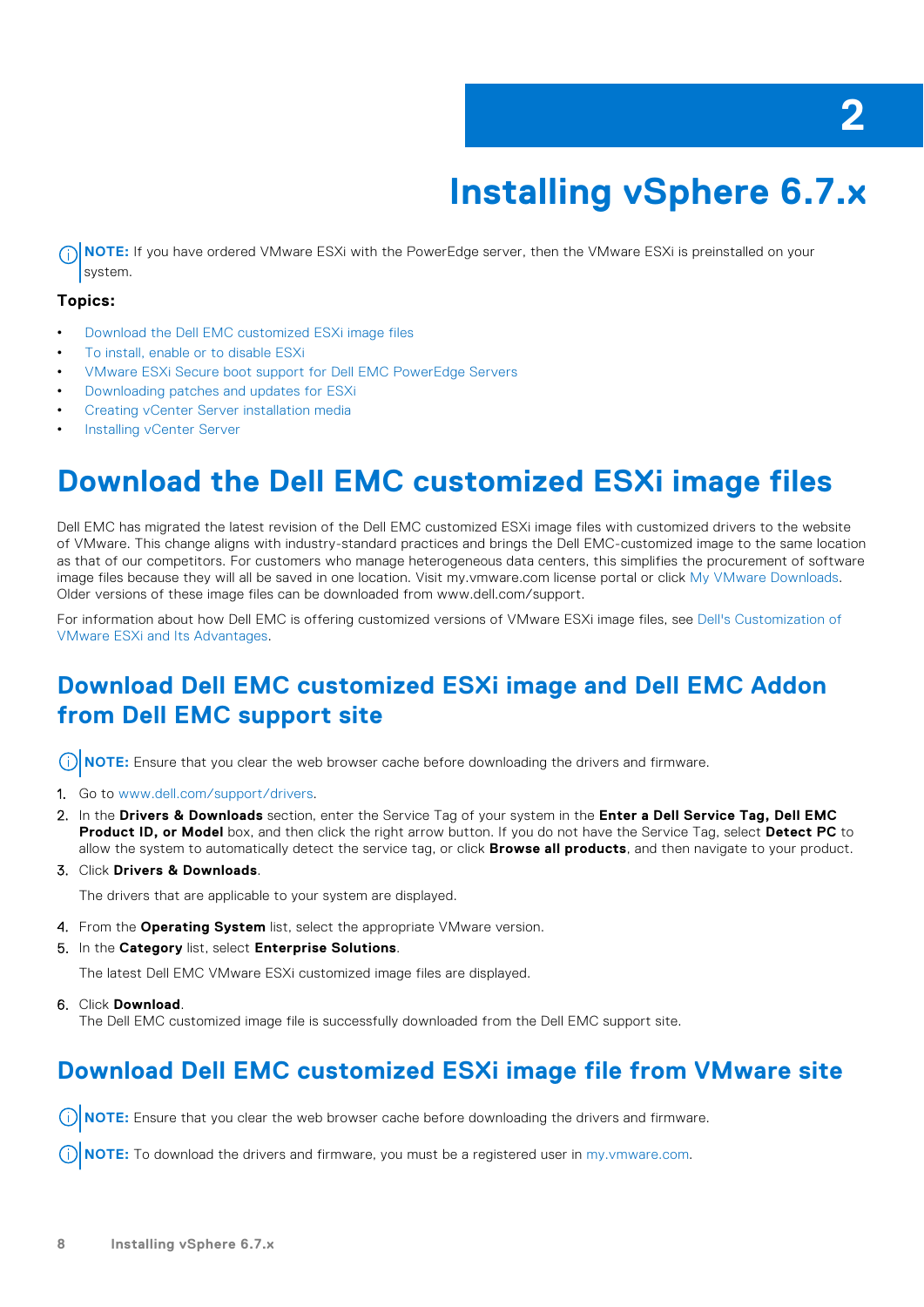<span id="page-8-0"></span>To download the ESXi image file, do the following:

- 1. Go to my. vm ware.com and log in with your admin credentials.
- 2. Select **View & Download products** > **All Products** and then click the **View Download Components** link of **VMware vSphere**.
- 3. Select the image version from the **Select Version** list.
- 4. Click **Custom ISOs**.
- 5. Expand the **OEM Customized Installer CDs** option, and then click **Go to Downloads** to download the image.

### **Important information for the Dell EMC-customized ESXi image**

● The Dell EMC-customized ESXi installer ISO image content does not include OpenManage Server Administrator (OMSA) and iDRAC Service Module (iSM).

For detailed instructions to install and use OpenManage Server Administrator, see the documentation at [www.dell.com/](https://www.dell.com/openmanagemanuals) [openmanagemanuals](https://www.dell.com/openmanagemanuals).

For detailed instructions about installing and using iDRAC Service Module, see the documentation at [www.dell.com/](https://www.dell.com/esmmanuals) [esmmanuals](https://www.dell.com/esmmanuals).

- The files that Dell EMC creates or modifies as part of customization are:
	- etc/vmware/oem.xml
	- etc/vmware/support
	- **etc/init.d/exchange-os-info-to-bmc.sh**

 $\bigcirc$ **NOTE:** The list of files that are appended, modified, or customized by Dell EMC may change during a later release.

- **NOTE:** Dell EMC-customized ESXi image may contain additional or VMware-I/O Vendor Program (IOVP) certified updated drivers. For more information, see Important Information section of Dell EMC customized ESXi image at [www.dell.com/virtualizationsolutions.](https://www.dell.com/virtualizationsolutions)
- If required, Dell EMC may update the customized ISO for a critical patch impacting Dell EMC to include VMware patches or bug fixes for Dell EMC hardware.
- OpenManage vSphere Installation Bundle (VIB) can be installed on ESXi systems, where ESXi is installed using either the Dell EMC Customized ESXi image or the ESXi image that is provided by VMware.

## **To install, enable or to disable ESXi**

- **NOTE:** Only trained service technicians must perform any installation that requires removal of the system cover. See the safety document that is shipped with your system for complete information about safety precautions, working inside the system, and protecting against electrostatic discharge.
- **NOTE:** For important regulatory information, see [Dell.com/regulatory\\_compliance](https://www.dell.com/learn/us/en/uscorp1/regulatory-compliance?C=US&S=CORP).
- **NOTE:** If you have not ordered order ESXi with your system, you can order the Internal Dual SD Module kit at [Dell.com/](https://www.dell.com/support/home) [support/home](https://www.dell.com/support/home) and download the ESXi Installation media from [Dell.com/support/drivers](https://www.dell.com/SUPPORT/HOME/PRODUCTS/?APP=DRIVERS). For information about creating your ESXi media, see the Downloading the ESXi installer media section in this document.
- **NOTE:** If you have ordered the ESXi separately and your PowerEdge server is not preinstalled with the software, to complete the installation procedure, see the Installing ESXi on Flash Media section in this document.

### **Overview of Dell NUMA Fault Resilient Memory**

Non-uniform memory access (NUMA) Fault Resilient Memory (FRM) is a new memory operating mode available on the BIOS settings of high-end yx3x Dell EMC PowerEdge servers with two or four processors. This mode establishes an area of memory that is fault-resilient on all processors, providing the same protection to the hypervisor against uncorrectable memory errors that would affect it, and in maintaining NUMA memory functionality and performance.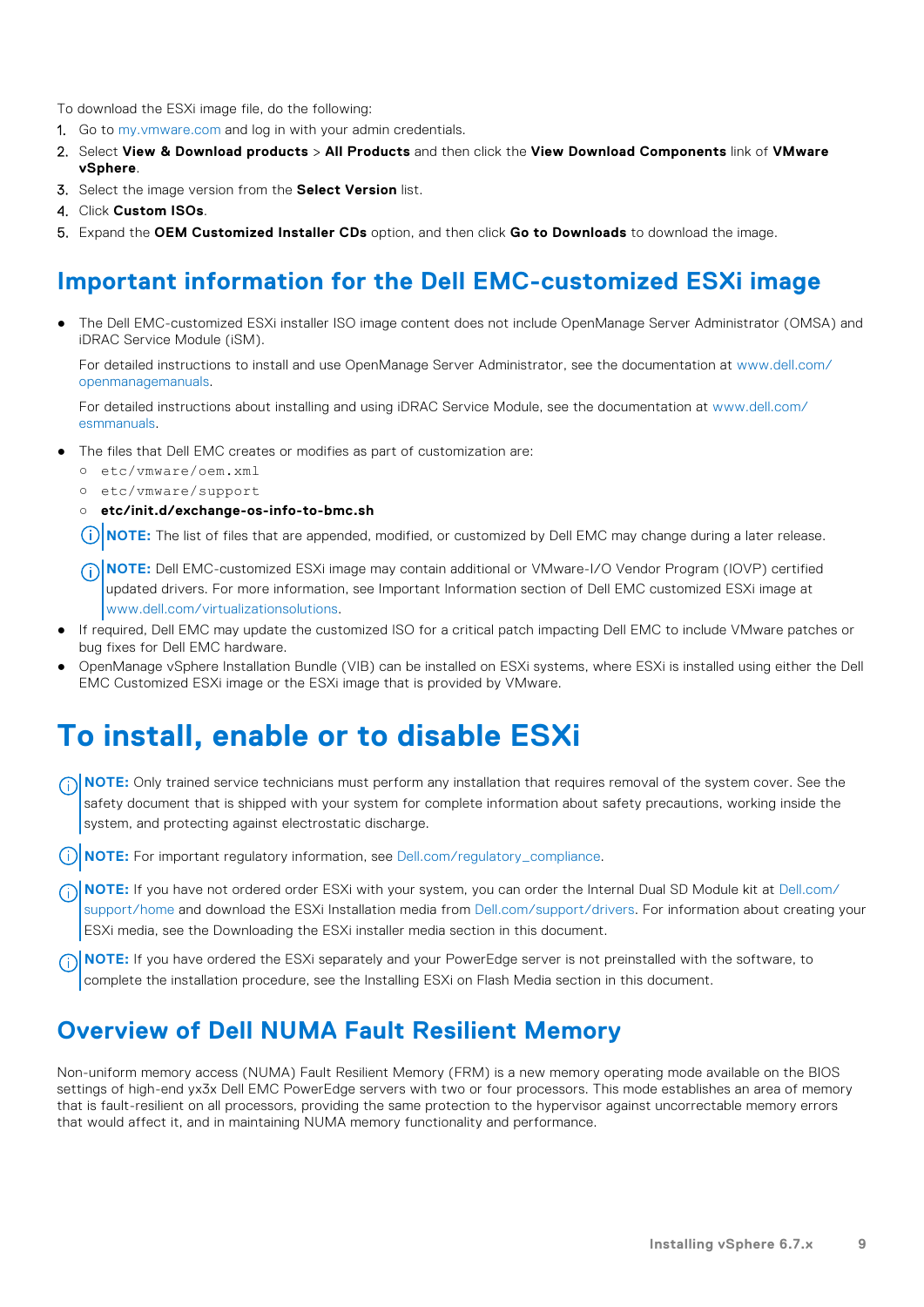### <span id="page-9-0"></span>**Enable Dell NUMA Fault Resilient Memory**

The following conditions must be fulfilled before you enable NUMA Fault Resilient Memory (FRM):

- ESXi 6.7.x must be deployed on one of the following PowerEdge servers:
	- R930
	- $O$  R830
	- R730xd
	- R730
	- R630
	- T630
	- M830
	- M630
	- FC830
	- FC630
- The BIOS version on your system must be 1.2.1 or later for yx3x Dell PowerEdge servers that support VMware ESXi 6.7.x. The memory modules must be populated on the memory channels to support **Mirror Mode**. For more information, see the Installation and Service Manual of the respective PowerEdge server available at [www.dell.com/poweredgemanuals.](https://www.dell.com/poweredgemanuals)
- You need vSphere Enterprise or Enterprise Plus licensing to enable the VMware Reliable Memory technology.

To enable FRM on your system, do the following:

1. Start the server. When theDell EMC logo is displayed, press F2 to open the **System Setup** menu.

After the server is started the **System BIOS configuration** menu is displayed.

- 2. Using the up- and down-arrow keys, select the **System Setup** options, and then select **Memory Settings**.
- 3. Select **NUMA Fault Resilient Mode** as **Memory Operating Mode**.

**CAUTION: Dell EMC recommends that you do not modify other settings unless you are familiar with the settings. Modifying settings will stop your server from starting or functioning properly.**

- 4. Press **Enter** and follow the on-screen procedure to save these changes.
- 5. Restart your system.
	- **NOTE:** No further configuration changes are required for ESXi to use the reliable memory region.

### **Overview of Dell Fault Resilient Memory**

#### **CAUTION: Do not attempt to enable Fault Resilient Memory (FRM) on vSphere versions earlier than VMware ESXi 5.5. Up to 25 percent of system memory may be consumed to provide the FRM zone in yx2x PowerEdge servers and 12.5 percent of system memory may be consumed to provide FRM zone in yx3x of the Dell PowerEdge servers.**

FRM is a Memory Operating mode available on the BIOS settings of high-end yx2x Dell PowerEdge servers and later. This mode creates an area of memory that is fault resilient and protects the hypervisor against uncorrectable memory errors, and safeguards the system from becoming unresponsive. Systems with ESXi that supports the FRM feature can load the operating system kernel to maximize system availability and/or critical applications or services. VMware ESXi version 5.5 update 2 and later supports FRM by using its Reliable Memory (ReM) technology.

## **Enabling Dell Fault Resilient Memory**

The following conditions must be fulfilled before you enable base FRM:

● ESXi 6.7.x must be deploved on one of the following PowerEdge servers:

#### **Table 1. PowerEdge servers**

| yx4x PowerEdge servers | yx3x PowerEdge servers |
|------------------------|------------------------|
| l R940xa               | R930                   |
| R940                   | R830                   |
| R840                   | R730xd                 |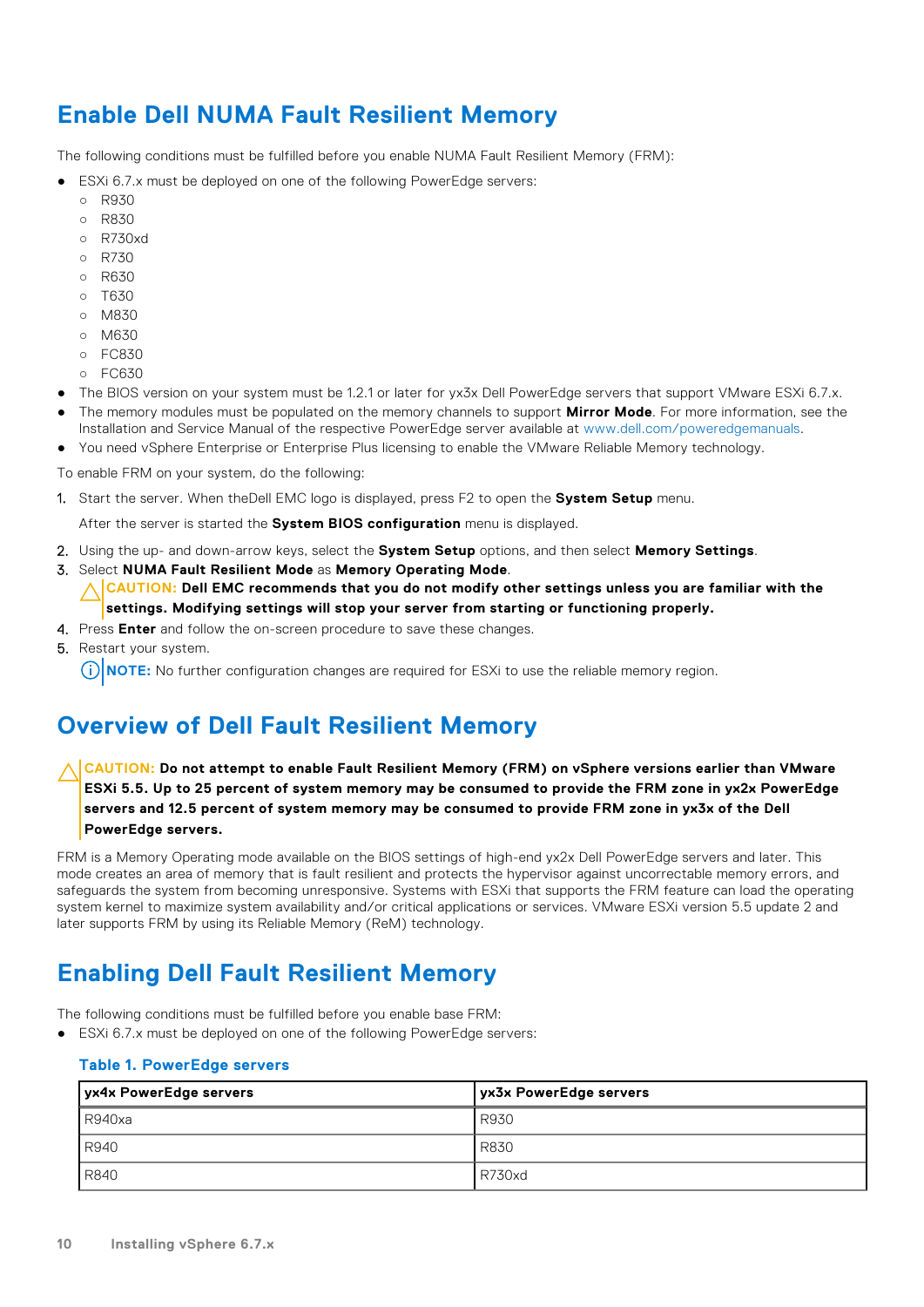#### <span id="page-10-0"></span>**Table 1. PowerEdge servers (continued)**

| yx4x PowerEdge servers | yx3x PowerEdge servers |
|------------------------|------------------------|
| <b>R740xd</b>          | R730                   |
| R740                   | R630                   |
| R640                   | M830                   |
| M640                   | M630                   |
| FC640                  | FC830                  |
| T640                   | FC630                  |
| MX740c                 | T630                   |
| MX840c                 |                        |

- The BIOS version on your system must be 1.0.4 or later for yx3x Dell EMC PowerEdge servers.
- The memory modules must be populated on the memory channels to support Mirror Mode. For more information, see your system Owner's Manual at [www.dell.com/poweredgemanuals.](https://www.dell.com/poweredgemanuals)
- You need vSphere Enterprise or Enterprise Plus licensing to enable the VMware Reliable Memory technology. To enable the VMware Reliability Memory feature, you must have the vSphere Enterprise or Enterprise Plus license on your server.

To enable FRM on your system, do the following:

- 1. Start the system and when the Dell EMC logo is displayed, press F2 to display the **Setup** menu. After the system boot is completed, the **System BIOS configuration** menu is displayed.
- 2. Using the up-arrow and down-arrow keys, select the **System Setup** options, and then select the **Memory Settings** screen. 3. Select **Dell Fault Resilient Mode** as **Memory Operating Mode**.
- **CAUTION: It is recommended that you do not modify other settings unless you are familiar with the settings. Modifying settings could cause your system to fail to boot or function properly.**
- 4. Press Enter, and follow the on-screen instructions to save these changes.
- 5. Restart your system.

**NOTE:** No further configuration changes are required for ESXi to use the reliable memory region.

### **Dell EMC NVDIMM-N persistent memory**

Persistent Memory (pMem) is a new paradigm in computing which provides ultra fast storage class memory technology. The NVDIMM-N resides in a standard memory slot, placing data close to the processor. The following Dell EMC PowerEdge servers support NVDIMM-N specific to VMware ESXi:

- R640
- R740
- R740xd
- R940
- T640
- MX740c
- MX840c

For more information about NVDIMM-N Persistent Memory configurations supported on PowerEdge servers, see the *Dell EMC NVDIMM-N Persistent Memory User Guide* at [www.dell.com/poweredgemanuals.](https://www.dell.com/support/home/us/en/04/product-support/product/poweredge-r940/manuals)

### **Intel Data Center Persistent Memory Module**

Intel Data Center Persistent Memory Module (DCPMM) is a new paradigm in computing which provides ultra fast storage class memory technology. The DCPMM resides in a standard memory slot, placing data close to the processor. The following Dell EMC PowerEdge servers support DCPMM with Intel Xeon Scalable processor series (82xx, 62xx, 52xx) on vSphere 6.7 EP10 (Build number 13981272):

- R740
- R740xd
- **R940**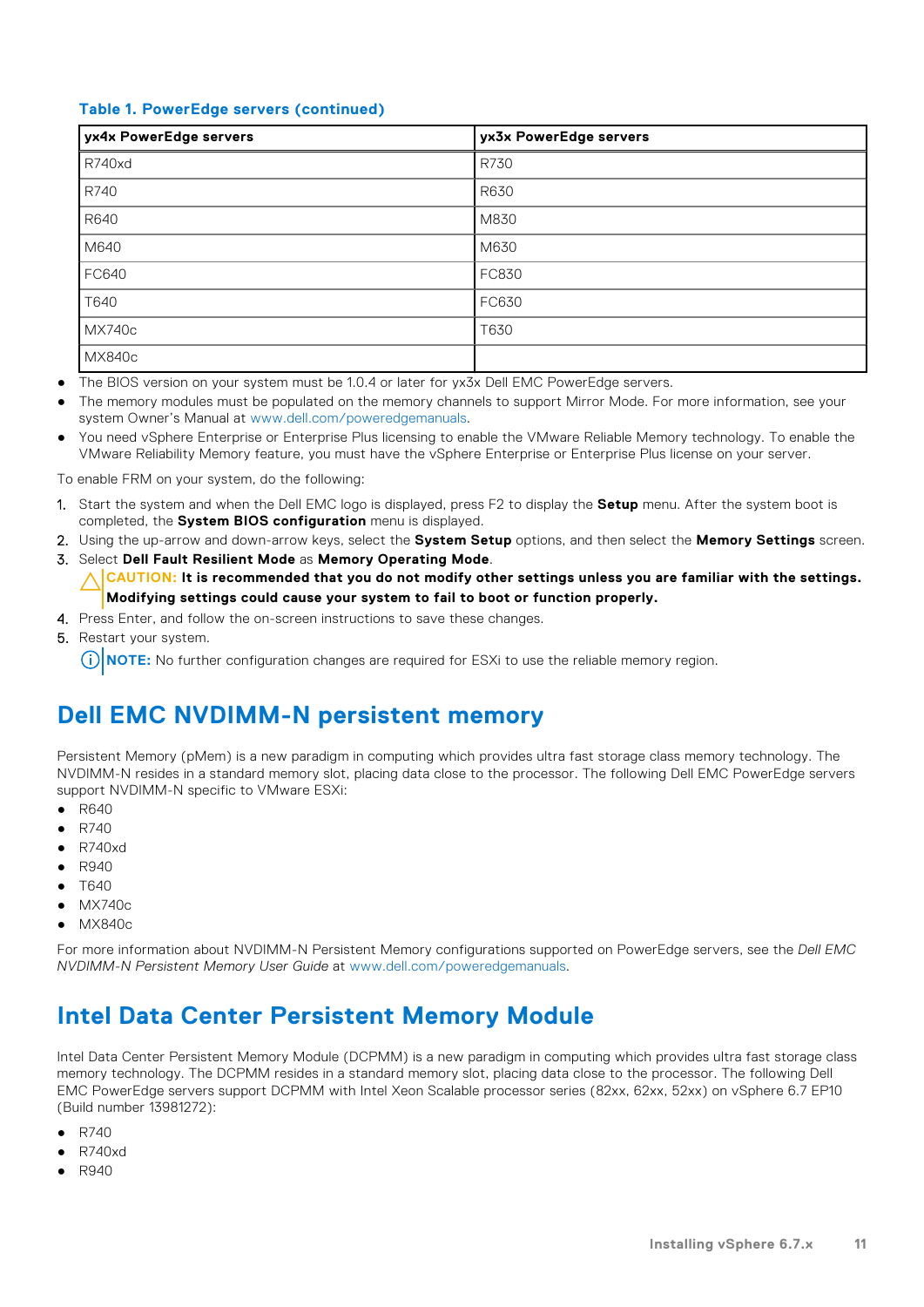<span id="page-11-0"></span>For more information and configurations about DCPMM, see the *Dell EMC DCPMM User's Guide* at [www.dell.com/](https://www.dell.com/support/home/us/en/04/product-support/product/poweredge-r940/manuals) [poweredgemanuals](https://www.dell.com/support/home/us/en/04/product-support/product/poweredge-r940/manuals).

### **4K Native hard drive support with ESXi hosts**

4K Native is an advanced format in which the physical sector and logical sectors are both 4,096 bytes in size. These drives provide large memory dis space to servers and storage arrays. For ESXi 6.7.x, 4K Native hard drives are supported for booting and to store the data.

### **NOTE:**

- 4K Native NVMe or SSD drives are not supported with ESXi 6.7.x.
- RDMs are not supported on 4k native drives.

## **Trusted Platform Module**

Trusted Platform Module (TPM) is a hardware component which is designed to securely store information such as credential or measurements. TPM 2.0 is enabled and supported with ESXi 6.7.x releases. ESXi 6.7.x introduced the Host Attestation feature using which the validation of boot process can be reported to vCenter dashboard. TPM 2.0 is supported on all yx3x and yx4x Dell EMC PowerEdge servers including the latest AMD processors.

**NOTE:** Trusted Execution Technology (TXT) support with TPM 2.0 is enabled with 6.7 U1 release and later.

### **Quick Boot**

**Prerequisite**: See the System Requirements for Using Quick Boot During Remediation section in *vSphere Update Manager Installation and Administration Guide*. It is recommended that you carefully assess the configuration before enabling Quick Boot.

Quick Boot of an ESXi host is a setting that allows Update Manager to optimize the remediation time of hosts that undergo patch and upgrade operations. If the Quick Boot feature is enabled, Update Manager skips the hardware reboot (the BIOS or UEFI firmware reboot). As a result, the time that is spent by ESXi host in Maintenance Mode is reduced, and the risk of failures during remediation is minimized.

Quick Boot is verified and is supported with a limited set of hardware platforms, and drivers. Quick Boot is not supported on ESXi hosts that use TPM or pass-through features. For more information about ESXi 6.7.x, see *vSphere Update Manager Installation and Administration Guide* at [vmware.com/support/pubs.](https://www.vmware.com/support.html)

Dell EMC supports Quick Boot on the following platforms:

- R630
- R640
- R740
- R740xd
- R740xd2
- R730
- R730xd
- R740xd vSAN Ready Node
- R640 vSAN Ready Node

**NOTE:** For more information, see VMware KB article <https://kb.vmware.com/s/article/52477> and *VMware vSphere 6.7.x on Dell EMC PowerEdge Servers Release Notes*.

### **Installing ESXi on flash media**

After installing the SD card in your system, locate the ESXi installer media that you had created in [Download the Dell EMC](#page-7-0) [customized ESXi image files](#page-7-0) on page 8.

To install ESXi on the flash media, complete the following steps:

**NOTE:** For more information about supported configurations of the PowerEdge servers with the SD memory card, see the ⋒ *VMware vSphere 6.7.x on Dell EMC PowerEdge Servers Compatibility Matrix* at **[www.dell.com/virtualizationsolutions](https://www.dell.com/virtualizationsolutions)**.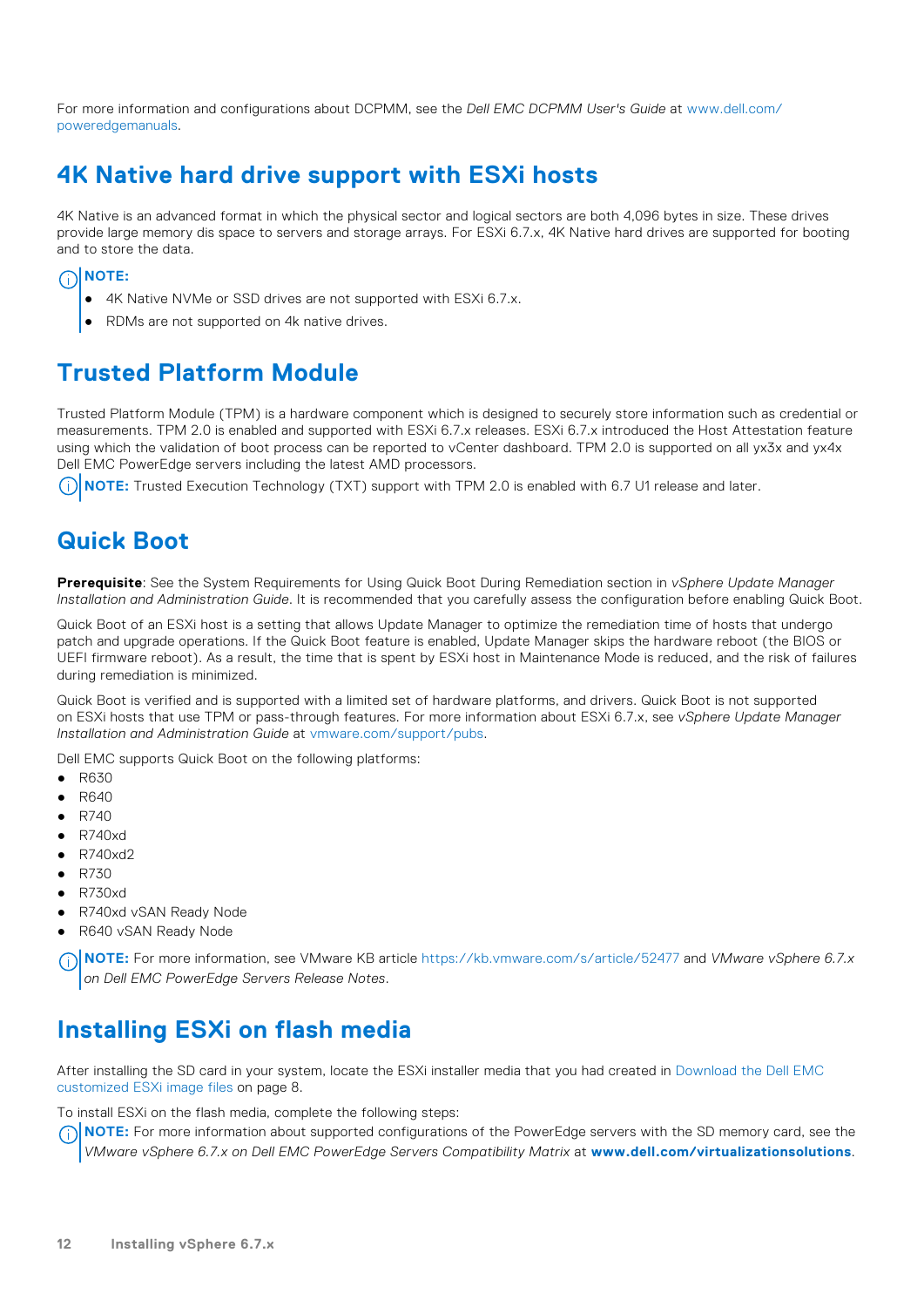- <span id="page-12-0"></span>**NOTE:** For instructions to install the SD memory card on the system board for supported PowerEdge servers, see the system-specific Owner's Manual or Information Update at [www.dell.com/poweredgemanuals](https://www.dell.com/poweredgemanuals).
- 1. Turn on the system.

**NOTE:** Before installing ESXi, enable the flash storage device. For more information, see [Enabling or disabling flash](#page-13-0) [storage device](#page-13-0) on page 14.

- 2. Insert the ESXi installer media into the optical drive.
- 3. Restart the system.
- 4. When the Dell EMC logo is displayed, press F11 immediately.
- 5. At the **Boot Menu**, use the up- and down-arrow keys to select the optical drive and press Enter. The installer environment starts. When the installer image loads, the system is ready to begin the flash storage imaging process.

#### **CAUTION: Step 6 deletes all data on SD storage device.**

- 6. On the **Select a Disk** page, select the SD storage device on which you want to install ESXi and press Enter.
- 7. Enter the root password and press F11 to start the installation.
- 8. When the installation process is complete, press Enter to restart the system.
- 9. When the Dell EMC logo is displayed, press F11 immediately.
- 10. At the **Boot Menu**, use the up- and down-arrow keys to select the SD storage device, and then press Enter. The system boots and starts ESXi.
- 11. To enable recurring boot, see [Configuring boot sequence to ESXi](#page-14-0).
- 12. Set the correct licensing mode.

For more information, see [Licensing information.](#page-22-0)

### **Installing ESXi on the hard drive**

To install ESXi on the hard drive, do the following:

- 1. Start the system and insert the ESXi installer media that you created earlier into the optical drive. For more information, see [Download the Dell customized ESXi image](#page-7-0).
- 2. When the Dell EMC logo is displayed, press F11 immediately.
- 3. On the **Boot Menu** page, use the up- and down-arrow keys to select the optical drive and press Enter. When the installer image loads, the system is ready to begin the installation process.

#### **CAUTION: Step 5 deletes all data on the selected hard disk drive.**

- 4. On the **Select a Disk** page, select the hard drive on which you want to install ESXi and press Enter.
- 5. Enter the root password and then press Enter to restart the system.
- When the installation process is complete, press Enter to reboot the system. The server is restarted, and then ESXi is automatically started.
- 7. Set the correct licensing mode.

For more information, see [Licensing information.](#page-22-0)

### **Installing ESXi on the BOSS-S1 device**

To install ESXi on the BOSS-S1 device, complete the following procedure:

- 1. Start the server and insert the ESXi installer media that you created earlier into the optical drive. For more information, see [Download the Dell EMC customized ESXi image files](#page-7-0) on page 8.
- 2. When the Dell EMC logo is displayed, press F11 immediately.
- 3. At the **Boot Menu**, use the up- and down-arrow keys to select the optical drive and press Enter. When the installer image loads, the system is ready to begin the installation process.

#### **CAUTION: Step 5 deletes all data on the selected BOSS-S1 device.**

- 4. On the **Select a Disk** page, select the BOSS-S1 device on which you want to install ESXi and press Enter.
- 5. Enter the root password and press enter to reboot the system.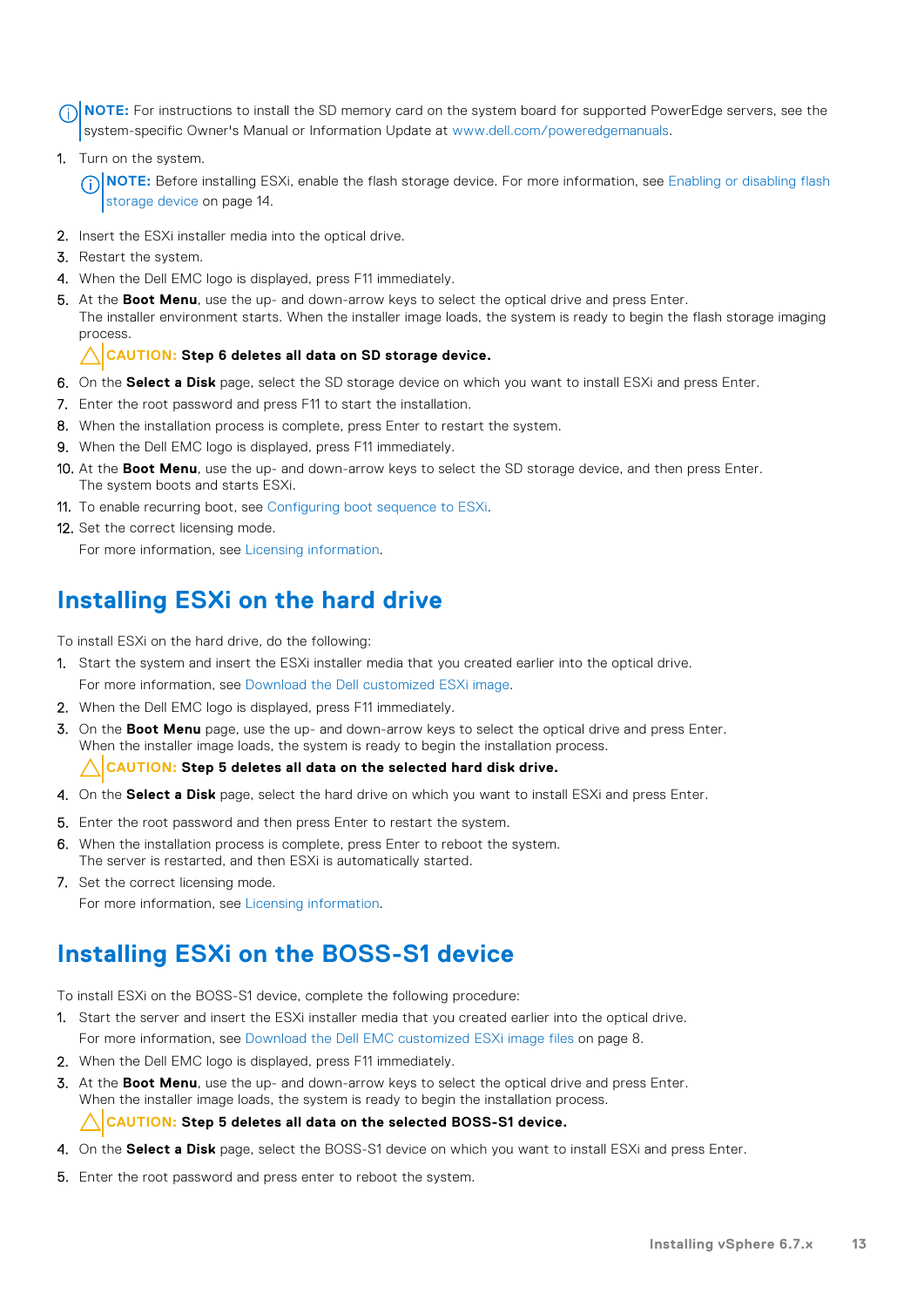- <span id="page-13-0"></span>6. When the installation process is complete, press Enter to reboot the system. The system restarts and starts ESXi.
- 7. Set the correct licensing mode.

For more information, see [Licensing information](#page-22-0) on page 23.

### **Create a virtual disk on the BOSS-S1 device**

- 1. Start the server and press F2 to enter System Setup, and then select **Device Settings** > **BOSS-S1 Configuration Utility** .
- 2. Select the **Create RAID configuration** option.
- 3. Select the two M.2 SATA physical disks displayed, and then click **Next** to proceed to next page.
- 4. Choose the appropriate options as required, and type the name for the virtual disk.
- 5. Select **Yes** when prompted to create a VD and click **Next**.

A VD is successfully created. To see the status of thre newly created VD, click **BOSS-S1 configuration Utility** > **Physical/ Virtual Disk information** . The created virtual disk is displayed in **Virtual Disk Info**.

### **Enabling or disabling flash storage device**

To install the ESXi on an internal flash storage device:

1. Star the server and when the Dell EMC logo is displayed, press F2 immediately to open the **System Setup** page.

**NOTE:** If you press a key on the keyboard for extended time, it may result in a keyboard failure. To avoid possible keyboard failure, press, and release F2 at even intervals until the **System Setup** page is displayed.

If the Operating System logo is displayed instead of the **System Setup** page, wait until the operating system finishes loading. Turn off the system, and try again.

- 2. Use the up- and down-arrow keys to select **Integrated Devices**, and then press Enter.
- 3. To enable the Internal SD card:
	- a. Set **Internal SD card Port** to **On**.
	- b. Set **Internal SD card Redundancy** to **Mirror**.
	- c. Set **Internal SD Primary Card** as **SD Card 1**.

To disable the Internal SD card:

a. Set **Internal SD card Port** to **Off**.

**CAUTION: Booting into an operating system other than ESXi, without disabling the internal SD card results in data loss.**

- 4. To enable the Flash Storage device:
	- a. Select **SD Card**, depending upon the device is valid for your system.
	- b. Use the right- and left-arrow keys to enable the device.

To disable the Flash Storage device:

- a. Restart ESXi and access **System Setup**.
- b. Select **SD Card**, depending upon which device is valid for your system.
- c. Use the right- and left-arrow keys to disable the device.

#### **CAUTION: Booting into an operating system other than ESXi, without disabling the flash media results in data loss.**

- 5. Press Enter to save your selection.
- 6. Press Esc.
- 7. Select **Save Changes and Exit**.
- 8. Press Enter to exit the **System Setup** screen.
- 9. Reboot the system.
- 10. To complete the process, perform the procedure in the [Configuring one-time boot to the ESXi](#page-14-0) section or the [Configuring](#page-14-0) [boot sequence to the ESXi](#page-14-0) section.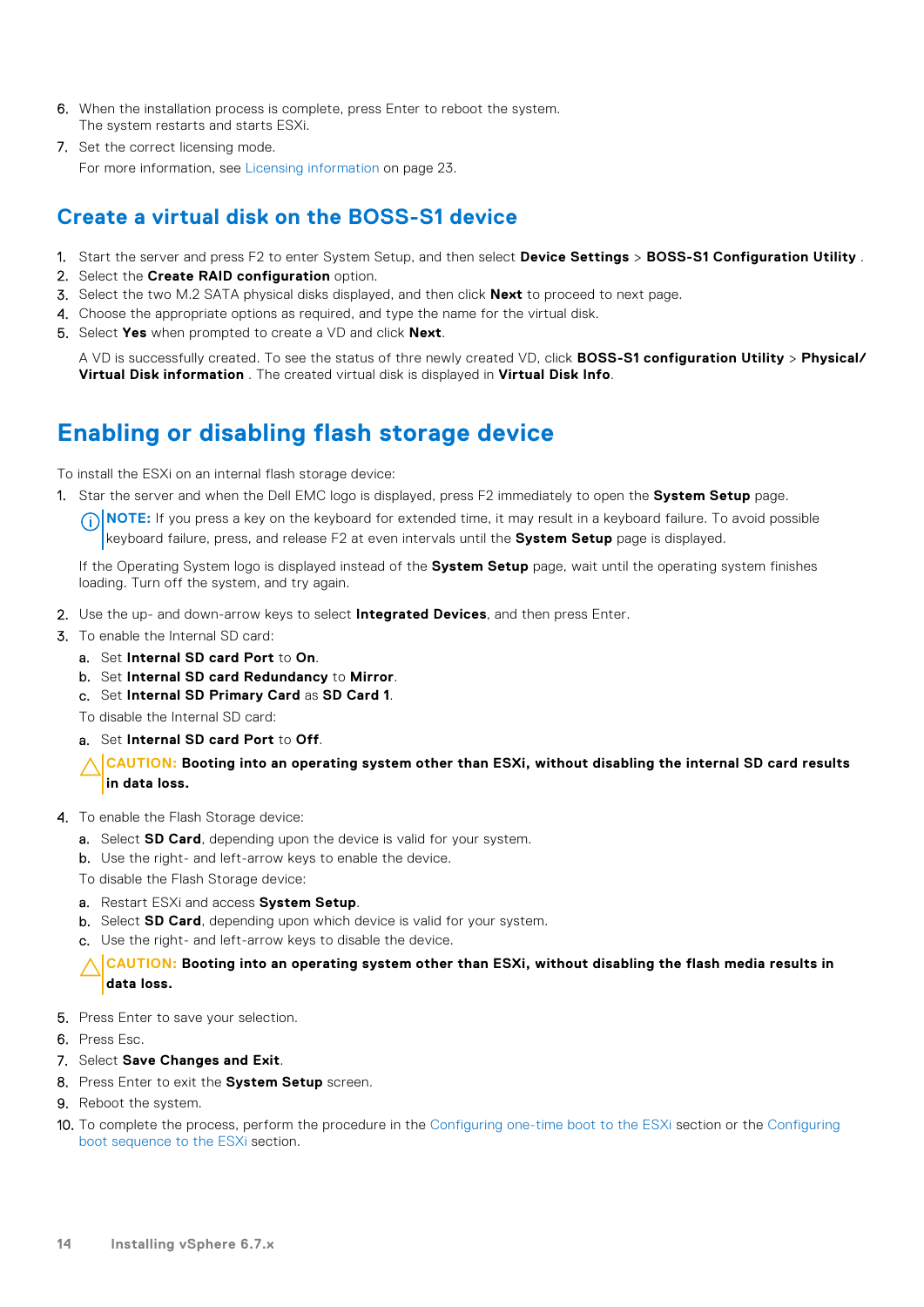### <span id="page-14-0"></span>**Configuring one-time boot to ESXi**

- 1. Turn on your system. The Dell EMC logo is displayed.
- 2. Press F11 to enter the one-time boot menu option. The menu entry changes to **Entering Boot Menu**, confirming your selection.
- 3. Select **Hard Drive C** by using the up- and down-arrow keys.
- 4. Select **SD Card** by using the right-arrow key.
- 5. Press Enter to boot to the internal SD card.

### **Configuring boot sequence to ESXi**

To boot your system to ESXi, complete the following steps:

**NOTE:** After the internal flash device port is enabled, your system continues to boot to ESXi.

- 1. Turn on your system. The Dell EMC logo is displayed.
- 2. Press F2 to open the **System Setup** page. After you complete the system boot, the **System BIOS** configuration menu is displayed.
- 3. Select **Hard-Disk Boot Sequence** by using the up- and down-arrow keys, and then select the relevant boot device.
- 4. Press the hyphen key (-) to move up the relevant boot device in the order.

 $\wedge$   $|$ CAUTION: It is recommended that you do not modify other settings unless you are familiar with the settings. **Modifying settings could cause your system to fail to boot or function properly.**

- 5. Press Enter, and then follow the on-screen procedure to save these changes.
- 6. Restart your system.

## **VMware ESXi Secure boot support for Dell EMC PowerEdge Servers**

VMware supports UEFI Secure boot on versions ESXi 6.5 or later. UEFI Secure boot in general verifies the integrity of every package that is loaded as part of the operating system (OS) bootup. Secure boot verifies the integrity of the vSphere Installation Bundle (VIB) packages that are loaded from the boot device.

### ESXi Secure boot workflow

The mboot boot loader in ESXi contains a VMware public key and is validated against the Certificate Authority (CA) present in the platform BIOS UEFI Secure boot authorized Database (DB) during ESXi boot. The boot loader uses this key to verify the signature of the kernel and a small subset of systems that includes a Secure boot VIB verifier—a VIB package that is used for validating the signature of the drivers and other VIB packages that are loaded from the boot device. If any of the VIB installed on ESXi does not match with the signature of the public key that is contained in the bootloader, then ESXi boot ends up with the Purple Screen Of Death (PSOD) mentioning a signature mismatch for the specific failing VIBs.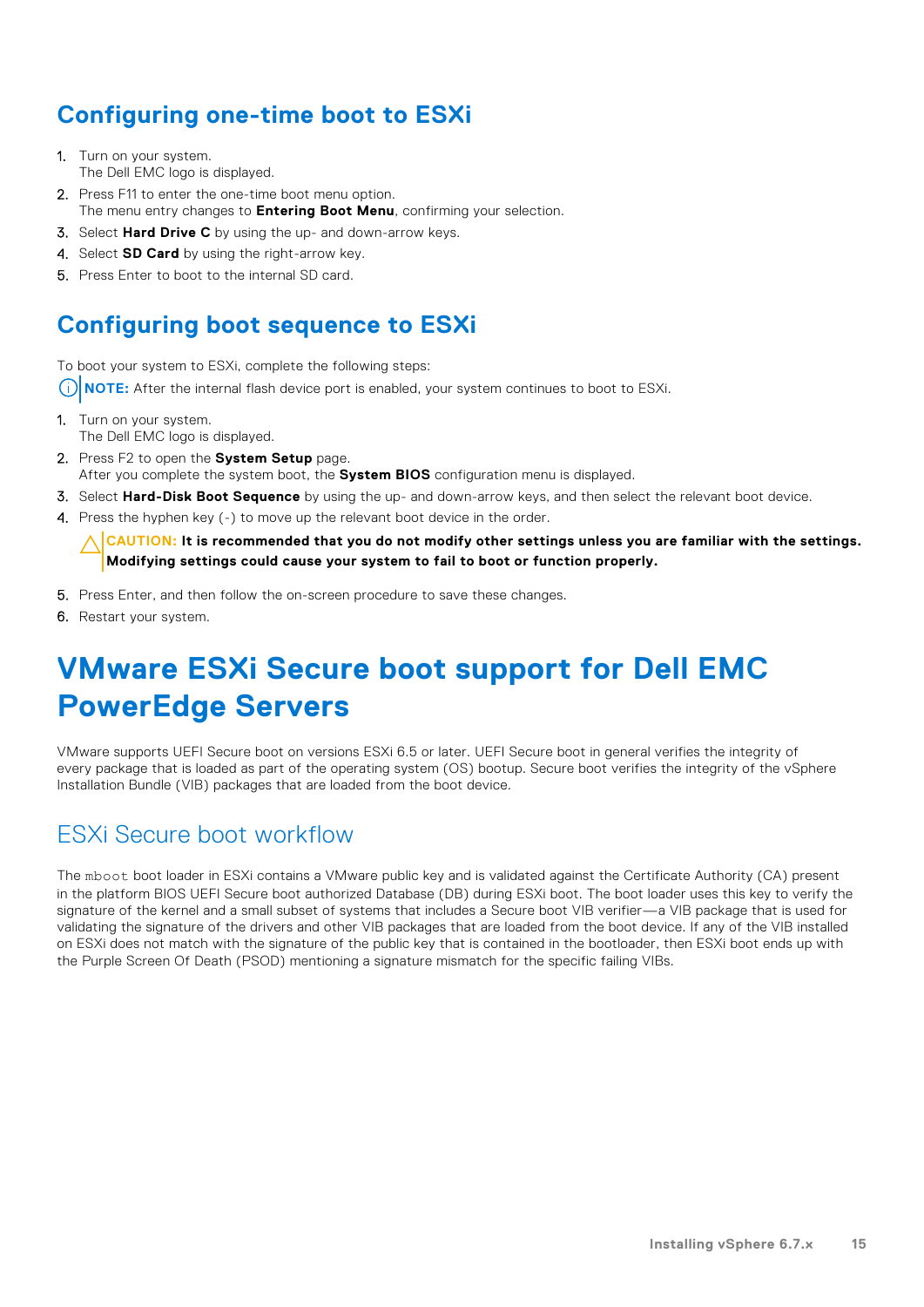<span id="page-15-0"></span>

#### **Figure 3. ESXi Secure boot**

The BIOS of Dell EMC's yx3x PowerEdge servers is preconfigured with the VMware Certificate Authority (VMCA) in the UEFI Secure boot authorized DB. Download the latest server BIOS from the Dell EMC support page before enabling UEFI Secure boot.

**NOTE:** UEFI Secure boot is supported only on Dell EMC's yx3x PowerEdge servers or later.

For more information about Secure boot, see the following pages:

- [Secure Boot for ESXi 6.5 Hypervisor Assurance](https://blogs.vmware.com/vsphere/2017/05/secure-boot-esxi-6-5-hypervisor-assurance.html)
- **[UEFI Secure boot for ESXi Hosts](https://docs.vmware.com/en/VMware-vSphere/6.5/com.vmware.vsphere.security.doc/GUID-5D5EE0D1-2596-43D7-95C8-0B29733191D9.html)**

## **Downloading patches and updates for ESXi**

**(i) NOTE:** To install any patches or updates for ESXi, ensure that you follow the instructions that are provided in this section.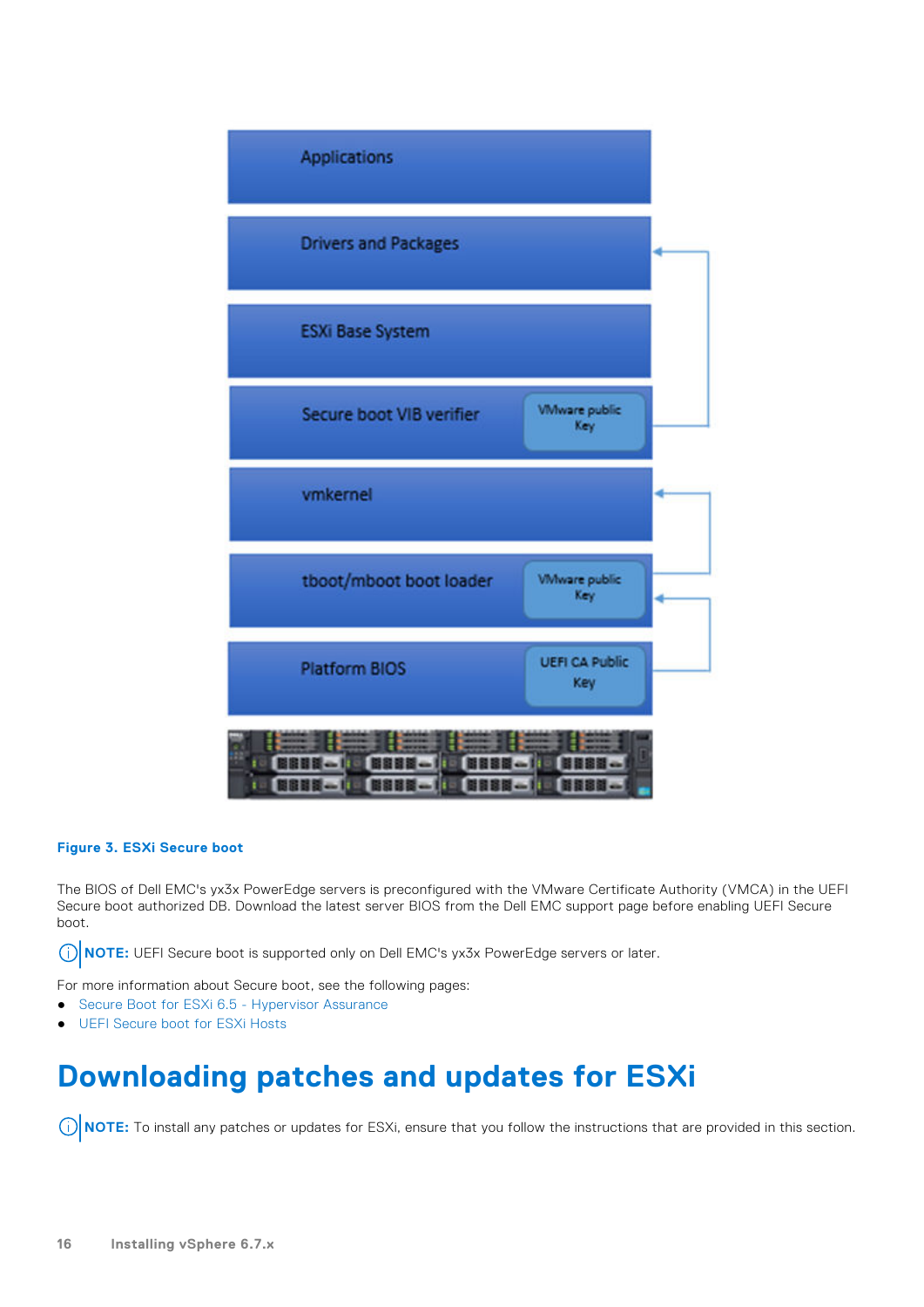<span id="page-16-0"></span>**NOTE:** It is recommended that you regularly check for the latest patches and updates for ESXi. For certain hardware configurations, VMware may list certain patches or updates as required on its hardware compatibility list at [Vmware.com/](https://www.vmware.com/resources/compatibility/search.php) [resources/compatibility/search.php](https://www.vmware.com/resources/compatibility/search.php).

To check for and install the latest ESXi patch:

- 1. Go to the [VMware Patch Downloads](https://my.vmware.com/group/vmware/patch#search) page.
- 2. Log in with your VMware credentials if prompted. Select **Download Products** option from the **Quick Links** pane to open **All Downloads**. Scroll down to **Other Downloads** on the right and click on **Download Patches**.

**NOTE:** If you are already logged in to MyVMWare, you will not be prompted to enter your credentials.

- 3. Select **ESXi (Embedded and Installable)** from the **Select a Product** drop-down menu.
- 4. Select the version of your software from the **Version** drop-down menu.
- 5. Click the calendar icon to choose the **Release Date**.
- 6. Select the options **All Severities** and **All Categories** from the respective search filters.
- 7. Click **Search**.

The **Download Patches** page displays a list of all the patches that match the details that are specified.

- 8. **Select the checkbox** of the patch that is required and click **Download** to download the .zip file.
- 9. Install the patch using any of the update tools that are provided by VMware such as **esxcli** or **vCenter Update Manager**.
- **(i) NOTE:** For more information on the build numbers and the versions of [VMware](https://kb.vmware.com/s/article/2143832) ESXi or ESX released, see VMware [Knowledge Base article 2143832](https://kb.vmware.com/s/article/2143832).

## **Creating vCenter Server installation media**

- 1. Go to [Vmware.com/download.](https://my.vmware.com/web/vmware/downloads)
- 2. Click the **VMware vSphere 6.7.x** download link**.**
- 3. Use your VMware store account credentials to log in to the download portal.
- 4. Follow the on-screen instructions to download the vCenter Server software.
- 5. Use a blank media to burn the ISO image file. You have now created your vCenter Server installation media.

## **Installing vCenter Server**

Install and use vCenter Server to centrally manage your vSphere environment and to use all the features of vSphere Essentials Plus, Standard, Enterprise, or Enterprise Plus edition.

- 1. Insert the vCenter Server media into the optical drive.
- 2. Follow the on-screen instructions.
	- a. If the installation process not automatically started, browse through to the directory where the vCenter Server autorun.exe file is saved.
	- **b.** Double-click the file to start the installation process.
	- c. Follow the on-screen instructions and complete the installation.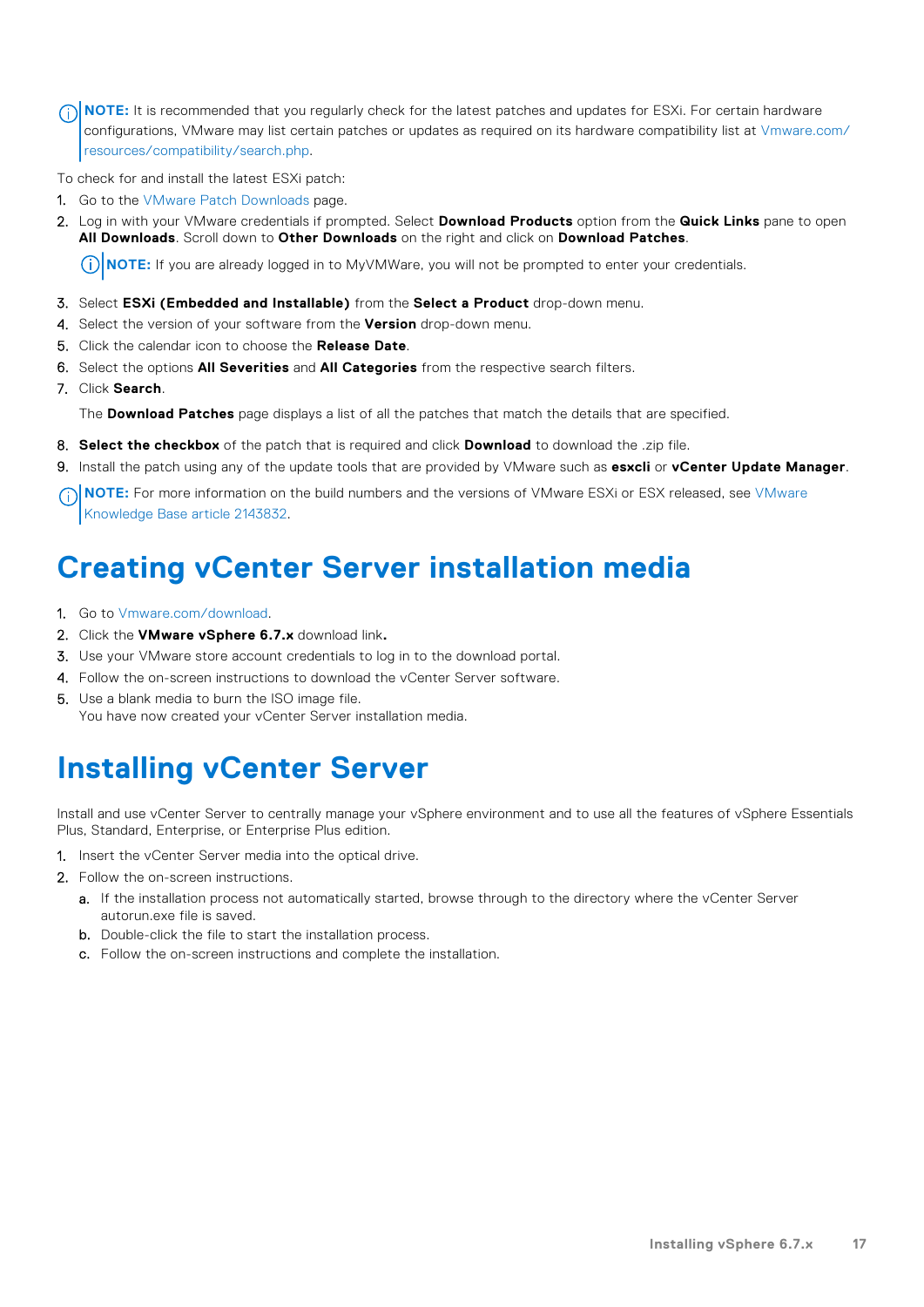# **Deploying vSphere 6.7.x**

## <span id="page-17-0"></span>Important information

For all the Dell EMC PowerEdge servers with factory-installed VMware ESXi operating system:

- VMware vSphere 6.x supports NVMe hotplug when the **IOMMU Interrupt Remapping (ID)** option is disabled on AMD EPYC(Rome) based ReadyNodes. For more information, see [VMware Knowledge Base article 74726](https://kb.vmware.com/s/article/74726).
- The username for Dell EMC PowerEdge yx4x servers is root and password is the Service Tag of your system followed by the character '**!**'.
	- **NOTE:** To locate the Service Tag of your system, see [Locating Service Tag of your system.](#page-27-0)

● Dell EMC PowerEdge yx3x servers do not have a password for the username root.

For the Dell EMC PowerEdge servers with factory-installed VMware ESXi operating system on the BOSS-S1 device:

- Dell EMC PowerEdge yx4x servers do not have VMFS datastore that is enabled by default. It is recommended that you use the BOSS-S1 device as an OS boot device and vSphere ESXi Logging device. For more information, see [VMware Knowledge](https://kb.vmware.com/s/article/2145210) [Base article 2145210](https://kb.vmware.com/s/article/2145210).
- Dell EMC PowerEdge yx4x server supports ESXi installation on the Non-RAID logical unit number (LUN) or passthrough hard disk drives (HDDs) or the Solid State Drives (SSDs) or BOSS-S1 device or IDSDM.
- Dell EMC PowerEdge yx4x server supports ESXi installation on an On-board SATA controller in AHCI mode.
- It is recommended that you use the latest BIOS versions that are listed at [www.dell.com/support/home](https://www.dell.com/support/home) for the Dell EMC PowerEdge servers.
- Dell EMC's PowerEdge yx3x server supports the ESXi installation on the Non-RAID logical unit number (LUN) or passthrough Hard disk drives (HDDs) or the Solid State Drives (SSDs) or IDSDM.
- Dell EMC's PowerEdge yx3x server supports the ESXi installation on an On-board SATA controller in AHCI mode.
- Dell EMC PowerEdge servers shipped with BCM 5709 LOMs (with the iSCSI offload enabled through the hardware key) support iSCSI Boot Firmware Table (iBFT).
- PowerEdge servers that are shipped with Intel Xeon 5600 series processor and later versions support Intel Trusted Execution Technology (TXT) with the latest shipping BIOS.
- You cannot automatically preactivate the Microsoft Windows Server 2008 and later versions of operating system that is installed on virtual machines by using the product activation code in the Dell EMC OEM installation media. Use a virtual product key to activate the guest operating system. For more information, see the *Dell EMC OEM Windows Server 2008 Installation on Virtual Machines Using Dell EMC OEM Media* white paper at [www.dell.com/downloads/global/solutions/](https://www.dell.com/downloads/global/solutions/WS08_Media_VM_Final.pdf) [WS08\\_Media\\_VM\\_Final.pdf](https://www.dell.com/downloads/global/solutions/WS08_Media_VM_Final.pdf).
- The ESXi image that is preinstalled on your PowerEdge server may not contain all the drivers that are required for peripherals. More drivers must be installed to enable certain add-on peripherals. You can download the drivers from [www.downloads.vmware.com.](https://my.vmware.com/web/vmware/downloads)
- ESXi does not support storage LUN exposed from On-board SATA Controller with Software RAID.
- vSphere 6.7.x supports booting ESXi hosts in Unified Extensible Firmware Interface (UEFI) mode. With UEFI, systems can be booted with ESXi from local hard drives, CD/DVD drives, or USB media. Booting over the network requires the legacy BIOS firmware and is not available with UEFI.
- On Non-Uniform Memory Access (NUMA) enabled systems installed with ESXi, It is recommended that you populate all processor nodes with similar memory to enable balanced distribution of memory across nodes. With unbalanced memory distribution across nodes, you may face performance degradation issues or ESXi may fail to boot.

**NOTE:** For more information about NUMA, see the VMware Knowledge Base articles: *[kb.vmware.com/kb/1003690](https://kb.vmware.com/s/article/1003690)* and  $\cap$ *[kb.vmware.com/kb/1570](https://kb.vmware.com/s/article/1570)*. Also, see the VMware's resource management guide for vSphere 6.7.x at [www.VMware.com/](https://www.vmware.com/support/pubs) [support/pubs.](https://www.vmware.com/support/pubs)

- ESXi 6.7.x requires a minimum system memory of 8 GB on all supported servers. However, on some Dell EMC PowerEdge servers with 4 GB, all the available memory is not allocated to the ESXi installer. This may result in an installation failure. Ensure more than 4 GB RAM is installed. For optimal memory configuration on the Dell EMC PowerEdge servers, see the Server Owner's Manual.
- To enable the Virtualization Technology (VT) feature, select **System Setup**, and then select **Processor**.

 $(i)$ **NOTE:** To run 64-bit virtual machines on Intel processor-based servers, you must enable the VT feature.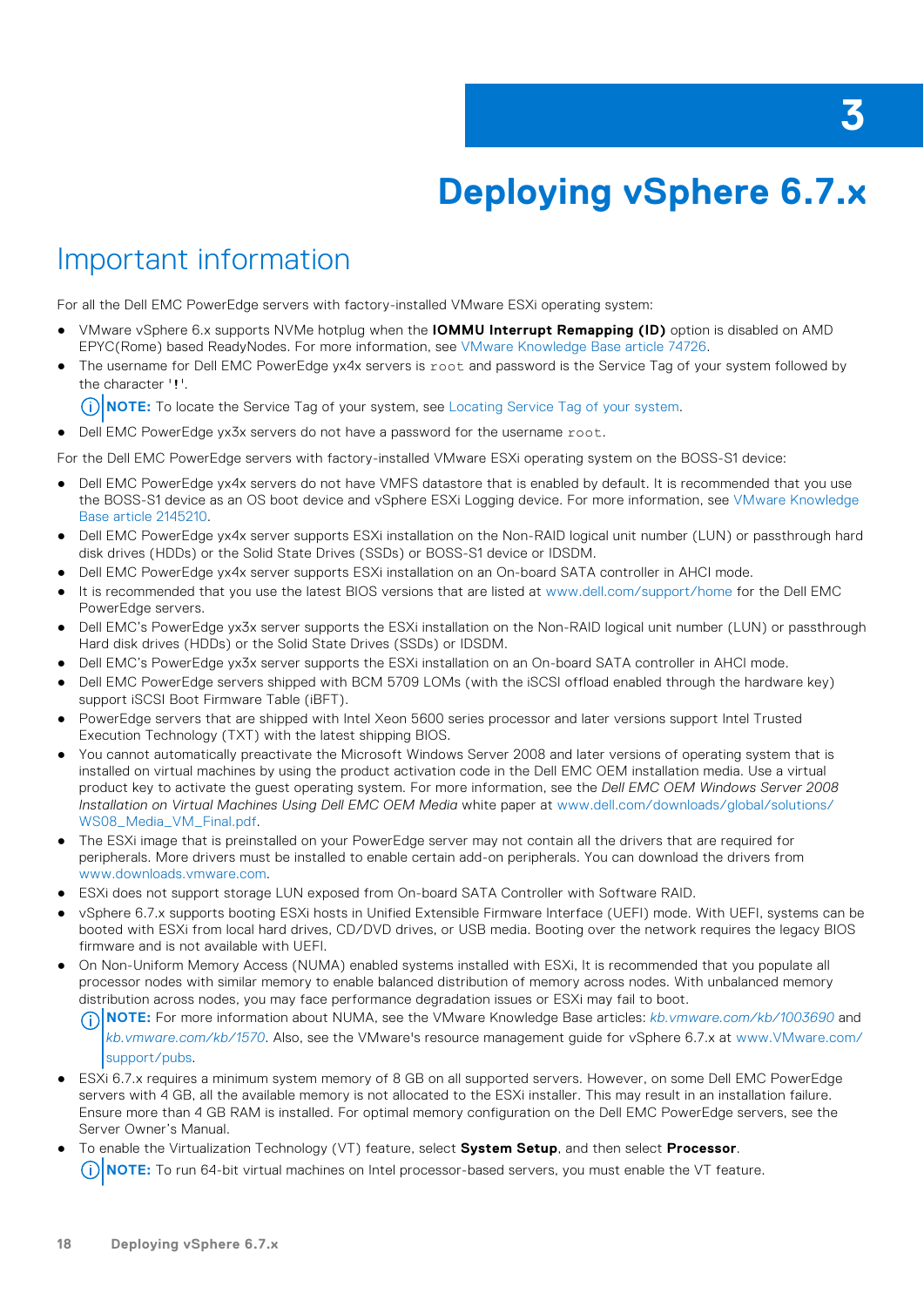### <span id="page-18-0"></span>**Topics:**

- vSphere configuration using Dell EMC Fibre Channel SAN
- vSphere configuration using iSCSI SAN
- [Booting ESXi](#page-19-0)
- [Configuring the password](#page-19-0)
- [Configuring Lockdown mode](#page-20-0)
- [Managing management network services](#page-20-0)

## **vSphere configuration using Dell EMC Fibre Channel SAN**

If you use Fibre Channel storage, you can connect a single Fibre Channel Host Bus Adapter (HBA) to a Fibre Channel switch that provides paths to both the storage controllers on the Fibre Channel storage unit. To provide maximum protection against a single failure at the HBA, Fibre Channel switch, or SP level, it is recommended that you use two Fibre Channel HBAs on the ESXi host connected to separate Fibre Channel switches. The Fibre Channel switches provide redundant paths to the storage controllers on the storage unit. The following figure shows the vSphere configuration using Fibre Channel SAN.



#### **VMware vSphere Client**

**Figure 4. Configuring vSphere using Dell EMC Fibre Channel SAN**

## **vSphere configuration using iSCSI SAN**

The iSCSI SAN provides a cost-effective solution. It is recommended to use two iSCSI initiators on the ESXi host connected to two separate Ethernet switches to provide redundant paths to the storage controllers on the storage system. The following figure shows a vSphere configuration using iSCSI SAN.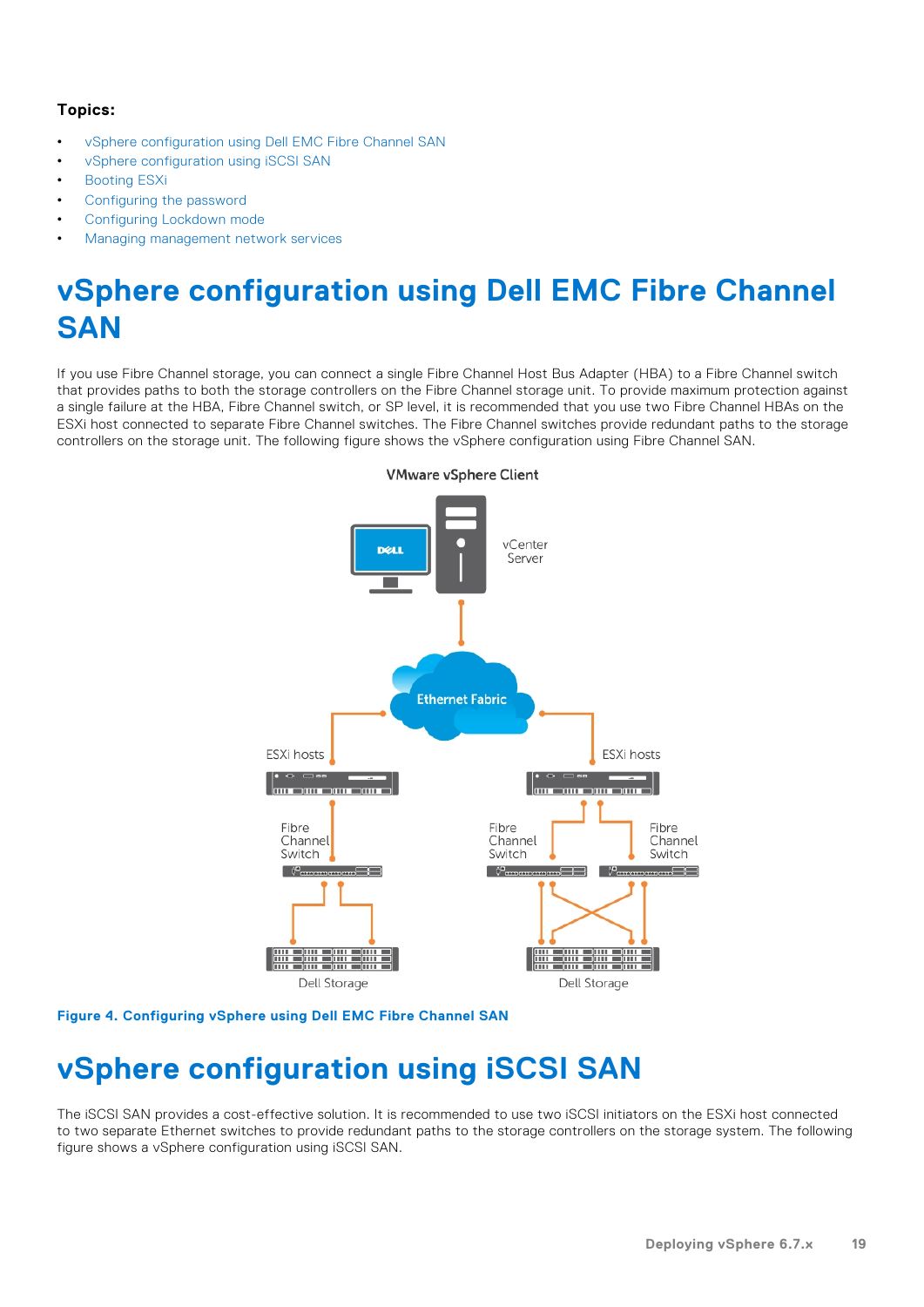<span id="page-19-0"></span>

#### **Figure 5. Configuring vSphere with iSCSI SAN**

## **Booting ESXi**

This section describes performing the basic setup of your system based on the following assumptions:

- You have already connected a keyboard, monitor, and mouse.
- You have connected the first onboard NIC to your management network.
- The network infrastructure between the two systems is working correctly prior to working with your system and the VMware management software.

To set up your system:

- 1. Turn on your system.
- 2. Press F11 at boot and select the internal storage device as the one-time boot device located under Hard Drives in the menu.
	- **(i)** NOTE: If you ordered ESXi as the primary operating system, the boot order of the system is already set to boot from ESXi.

**NOTE:** If the system fails to boot in to ESXi, set SD card as first boot device in boot sequence.

**NOTE:** If DHCP server is not configured in the network, valid IP address is not obtained by default.

## **Configuring the password**

You can use DCUI to change the password for the administrator account. The administrative user name for the ESXi 6 host is root.

To change the password: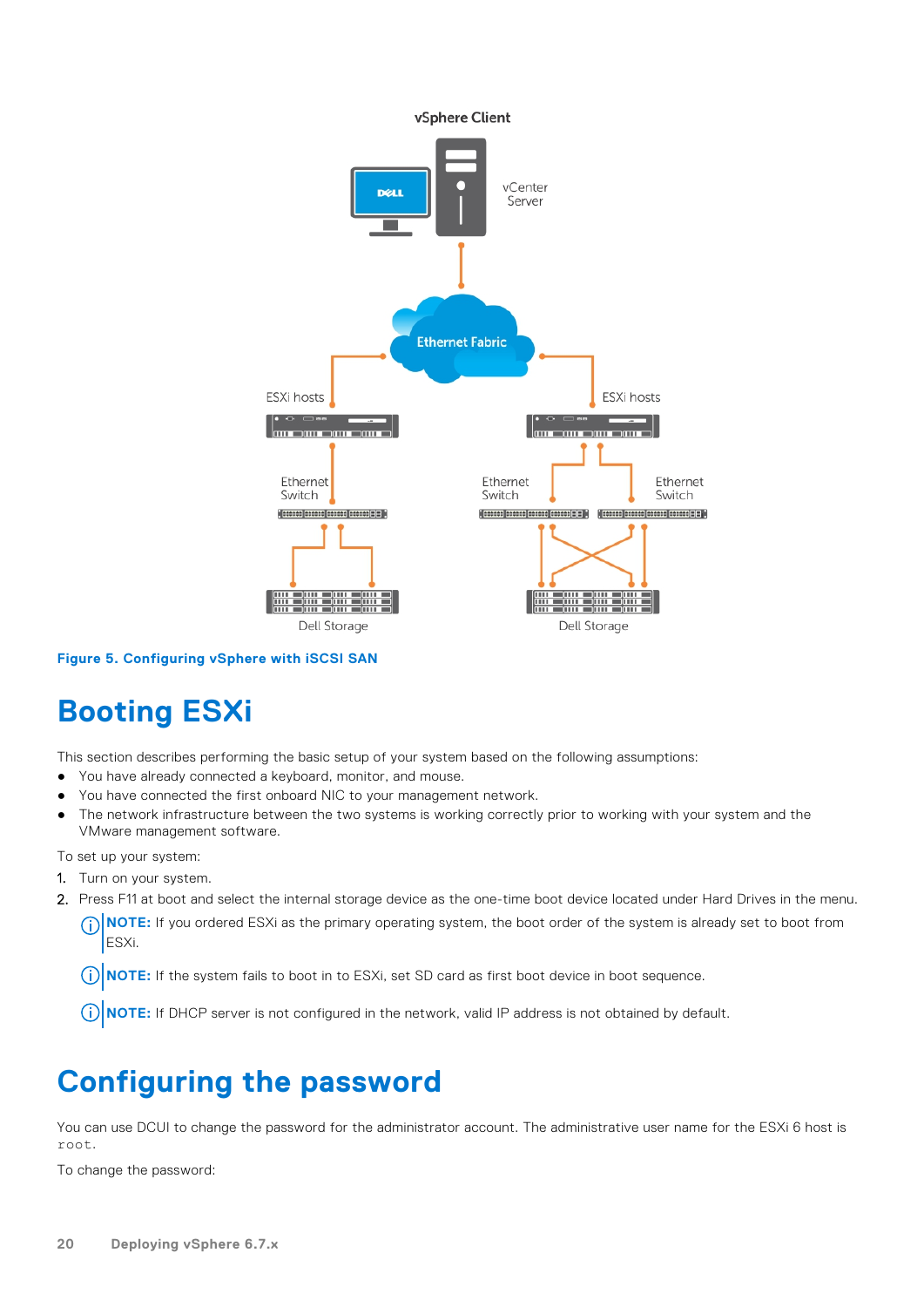- <span id="page-20-0"></span>1. Press F2 in the main ESXi Server host screen that is displayed after your system boots. The **Authentication Required** screen is displayed.
- 2. Select **Configure Password** and then press Enter.
- 3. Enter the old and new passwords. If the password is accepted, the main DCUI screen is displayed. The new password is now set.
- 4. Press Esc to log out.

## **Configuring Lockdown mode**

Lockdown mode prevents remote personnel from logging in to the ESXi host by using the root login name. By default, lockdown mode is disabled. If you enable lockdown mode and do not configure other local host user accounts to have standalone host access through the vSphere Client, the root user does not have access through the vSphere API and CLI.

**NOTE:** When you enable the lockdown, non-VMware VIBs such as OpenManage does not work.

You can continue to access the host through the direct console or through an authorized and centralized management application, such as vCenter Server.

- 1. Select **Configure Lockdown Mode** and press Enter.
- 2. Press the Spacebar to select **Enable Lockdown Mode** and press Enter twice.

## **Managing management network services**

The ESXi 6 kernel supports IPv4, IPv6, and IEEE 802.1Q (VLAN tagging) for all management network connections. Configuration of parameters including IP address, gateway, subnet mask, host name, and DNS systems occurs through the DCUI.

- 1. Press F2 in the main ESXi host screen that is displayed after your system boots. The **Authentication Required** screen is displayed.
- 2. Type your log in credentials and press Enter.
- 3. Select **Configure Management Network** in the main DCUI customization screen, and press Enter. The **Management network configuration** screen is displayed.
- 4. For the PowerEdge M-series modular systems enabled with FlexAddress:
	- a. Ensure that the variable **Net.FollowHardwareMac** is set to **1**.
	- **b.** Use the vSphere Client to connect to the ESXi host.
	- c. Navigate to **Configuration** > **Software** > **Advanced Settings** > **Net**.
	- d. Set **Net.FollowHardwareMac** to **1** and reboot the ESXi host.
- 5. Back up your configuration settings.

For more information, see [Back up and restore configuration.](#page-21-0)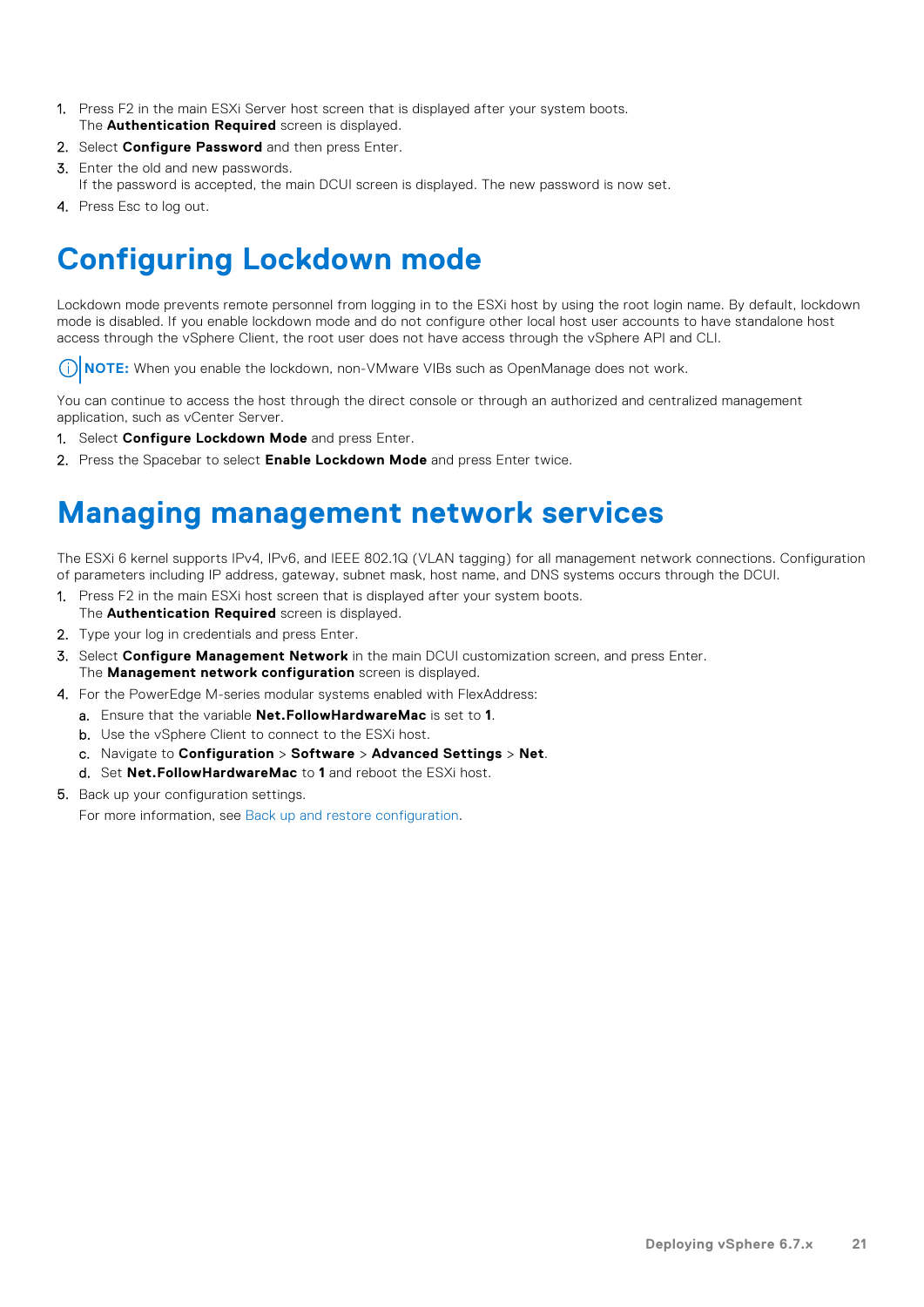# **4**

# **Back up and restore configuration**

<span id="page-21-0"></span>**NOTE:** It is recommended that you back up your VMware ESXi configuration after you complete the initial setup on a routine schedule that fits your datacenter environment. Backing up your configuration captures the license code (host serial number).

- To back up or restore the configuration information, use the VMware vSphere CLI. The vSphere CLI is available in:
- vSphere CLI package vSphere CLI package can be installed on either Linux or on Microsoft Windows operating systems.
- vSphere Management Assistant (vMA) vMA can be deployed on an ESXi host.

Both of these software are available for download from [vmware.com](https://www.vmware.com). For more information on setting up and running the vSphere CLI, see the *VMware vSphere Command-Line Interface Installation and Reference Guide* and *VMware ESXi Embedded and vCenter Server Setup Guide* at [vmware.com/support/pubs.](https://www.vmware.com/support/pubs/)

The back up and restore steps are given in this section considering that:

- You have already imported the vSphere CLI to a system other than the one you want to back up or restore.
- You have installed the Windows or Linux management Application Programming Interfaces (APIs).

For more information about backing up and restoring the ESXi host configuration, see [How to back up ESXi host configuration](https://kb.vmware.com/s/article/2042141) [\(2042141\).](https://kb.vmware.com/s/article/2042141)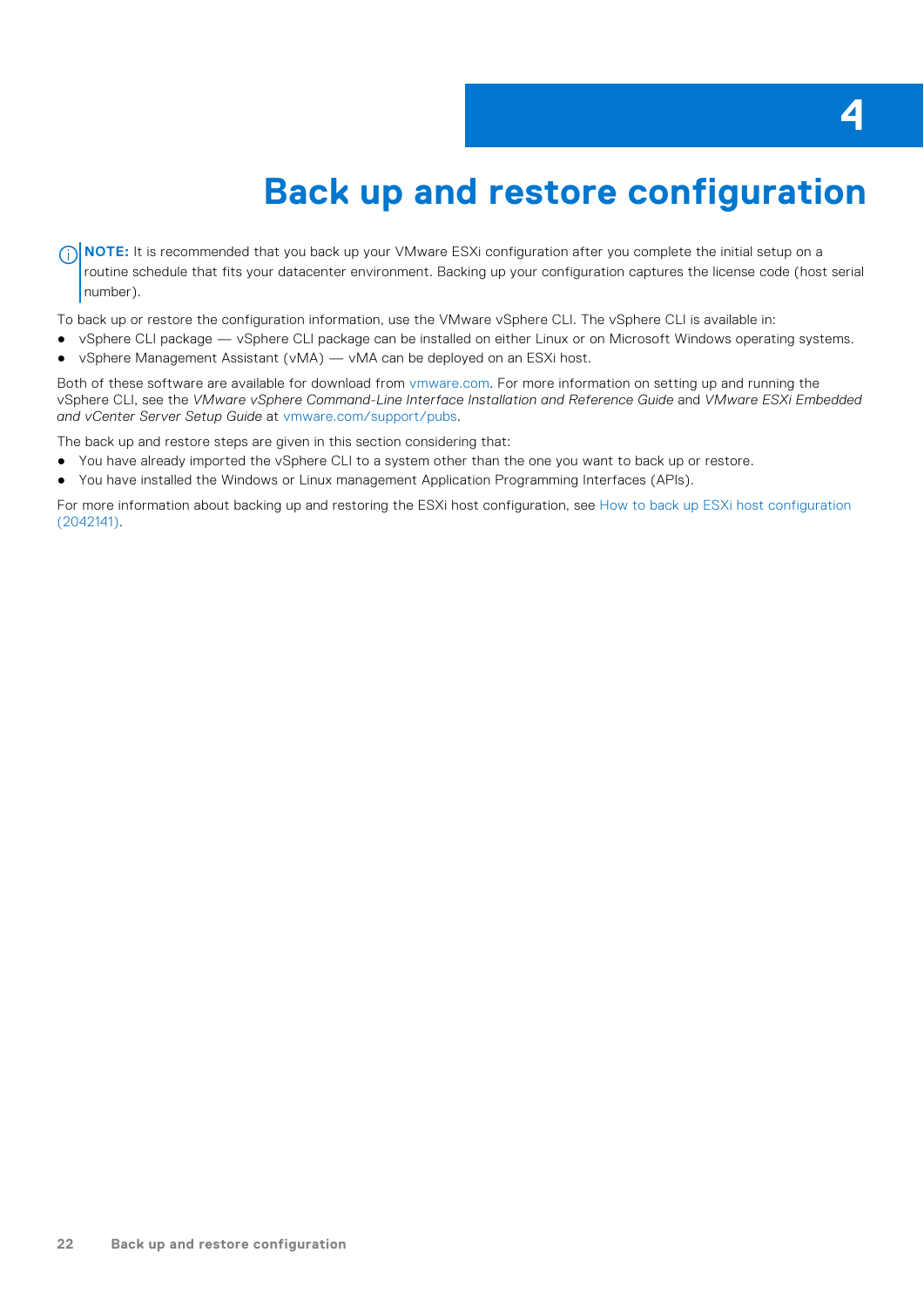# **Licensing information**

<span id="page-22-0"></span>This section discusses the different modes of obtaining vSphere license for your Dell EMC PowerEdge servers.

 $(i)$ **NOTE:** For more information about the different editions, see [vmware.com](https://www.vmware.com/in.html).

### **Topics:**

- License evaluation
- vSphere licensing
- License key administration
- [VMware product licensing](#page-23-0)

## **License evaluation**

VMware enables a 60-day free evaluation period for all enterprise-level features of vSphere 6.7.x. At the end of the evaluation period, your ESXi hypervisor may stop managing all virtual machines in the inventory. To continue managing the virtual machines, upgrade the evaluation license to the vSphere Essentials Plus, Standard, Enterprise, or the Enterprise Plus edition license that you purchased.

- vCenter Server Standard 1 year, 3 year & 5 year
- vSphere Essentials Plus for 1 year, 3 year & 5 year
- vSphere Standard 1 CPU for 1 year, 3 year & 5 year
- vSphere Enterprise Plus 1 CPU for 1 year, 3 year & 5 year
- vSphere Desktop for 100 VMs 1 year, 3 year & 5 year
- vSAN 1 CPU License for 1 year
- vSOM Enterprise Plus 1 CPU, 3 year & 5 year License
- vSOM Enterprise Plus Acceleration Kit for 6 CPUs, 3 year License
- vSAN License for 1CPU 3 year & 5 year
- Advanced vSAN License for 1CPU 3 year & 5 year
- vCenter Foundation 1 year, 3 year & 5 year
- vSphere Essentials 1 year, 3 year & 5 year
- vSphere Acceleration Kits Standard 1 year, 3 year & 5 year
- vSphere Acceleration Kits Enterprise Plus 1 year, 3 year & 5 year
- VMware 6 Basic for 1 processor 1 year & 3 year

## **vSphere licensing**

If you order any vSphere license (Essentials Plus, Standard, Enterprise, Enterprise Plus, Virtual SAN, or vCenter Server) with your server, the license certificate is shipped on a media with the server. To use the software and receive the subscription services, register, and exchange the Partner Activation Code (PAC) printed on the license certificate for a license key or license activation code. The registration must be completed within 30 days from the date of product purchase. With registration of the licensing or use of the ESXi hypervisor, you are agreeing to the VMware ESXi and/or VMware vCenter Server End User License Agreement (EULA) posted at [Vmware.com/download/eula/](https://www.vmware.com/download/eula.html).

For information about product features and licensing methods, go to [vmware.com.](https://www.vmware.com/in.html)

## **License key administration**

You can administer the license key by using vSphere Client to manage the licenses individually on the ESXi system. Alternatively, you can use vCenter Server to manage the licenses centrally.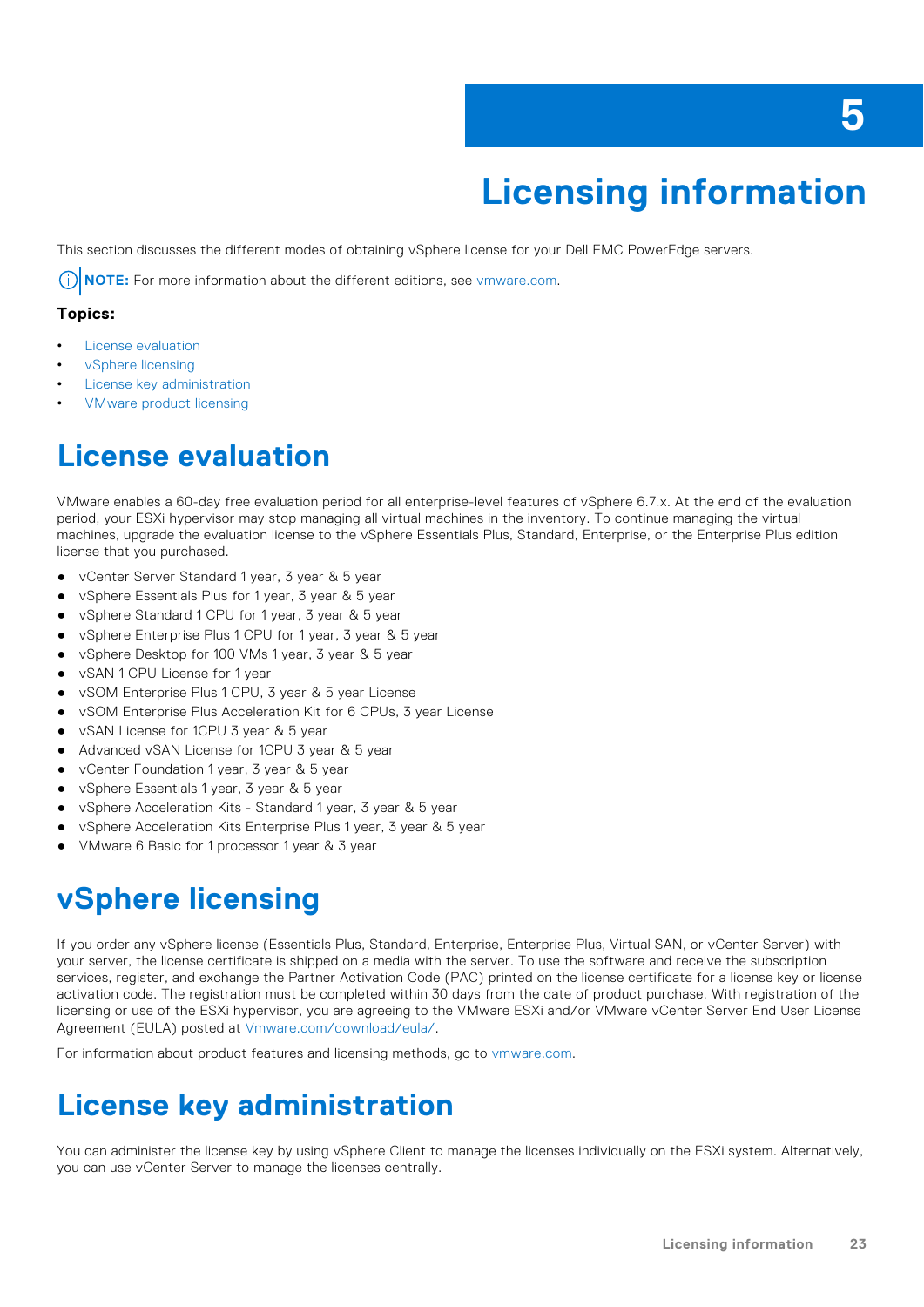<span id="page-23-0"></span>**NOTE:** For more information about administering license keys and the VMware software licensing configuration, go to [Vmware.com/support/pubs](https://www.vmware.com/support/pubs/).

**NOTE:** If you receive a warning that you are disabling certain features by switching out of evaluation mode, click **OK**, and then click **Yes**.

**NOTE:** Use all licensing information according to VMware's End User Licensing Agreement.

## **VMware product licensing**

The VMware product license offerings are:

- vCenter Server Standard
- vSphere Essentials Plus
- vSphere Standard
- vSphere Enterprise Plus
- vSphere Desktop for 100 VMs
- vSOM Standard
- vSOM Enterprise
- vSOM Enterprise Plus
- vSOM Standard Acceleration Kit for 6 CPUs
- vSOM Enterprise Acceleration Kit for 6 CPUs
- vSOM Enterprise Plus Acceleration Kit for 6 CPUs
- VMware Virtual SAN
- VMware Virtual SAN 6 Advanced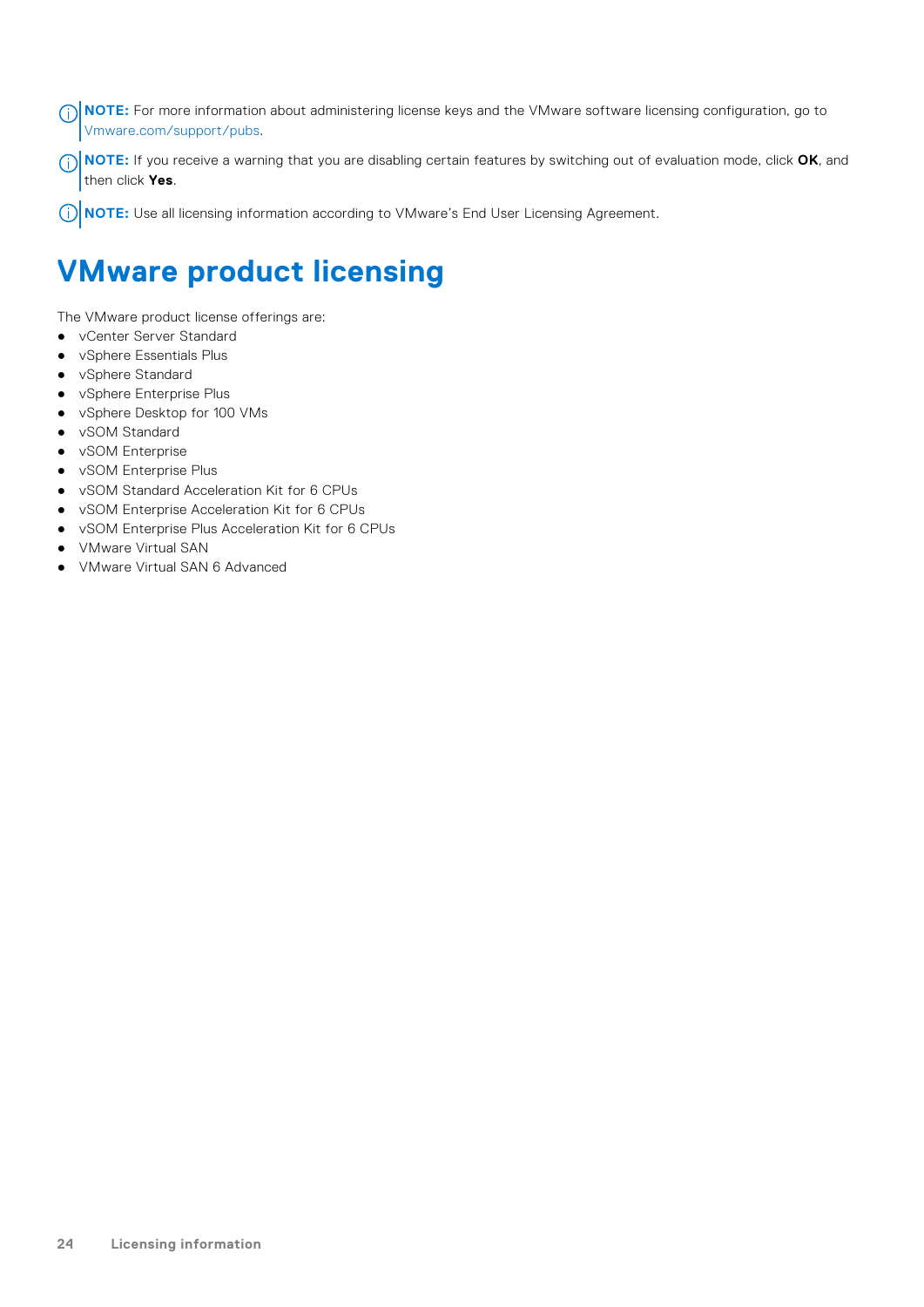# **Troubleshooting ESXi**

### <span id="page-24-0"></span>**Topics:**

- **ESXi installation**
- Frequently asked questions

## **ESXi installation**

This section provides troubleshooting steps for common issues encountered during deployment of ESXi.

### **ESXi does not boot or displays a no OS found message at start up**

Check the boot order. The correct storage device may no longer be selected as the first boot device. This can happen if the device has recently been removed due to failure. To correct this issue, ensure that the internal storage drive on which ESXi must be installed is assigned as the first boot device in the hard drive sequence and the hard drive is assigned as the first boot device in the boot sequence.

### **Purple or pink screen while booting or running your ESXi**

This is a sign of a serious misconfiguration or system error, similar to a blue screen for a Windows operating system or kernel panic for a Linux-based system. Contact Dell EMC Support for technical assistance.

## **Frequently asked questions**

### **What is the minimum RAM required to install VMware ESXi**

The minimum RAM required for installing ESXi on Dell EMC PowerEdge servers is 8 GB.

VMware recommends a minimum of 4 GB RAM to install ESXi. However, if you install ESXi on Dell EMC PowerEdge servers with 4 GB RAM, the installation may fail due to insufficient memory. This is because, a part of the RAM is occupied by the BIOS.

| Error(s)/Warning(s) Found During System Scan                                                                                                |
|---------------------------------------------------------------------------------------------------------------------------------------------|
| The system encountered the following error(s).                                                                                              |
| Error(s)                                                                                                                                    |
| <memory_size_error:_this_host_has_3.91_gib_of_ram._4.00_gib_are<br>need</memory_size_error:_this_host_has_3.91_gib_of_ram._4.00_gib_are<br> |
| Use the arrow keys to scroll                                                                                                                |
| (F9) Back (F11) Reboot                                                                                                                      |

**Figure 6. VMware ESXi installation failure**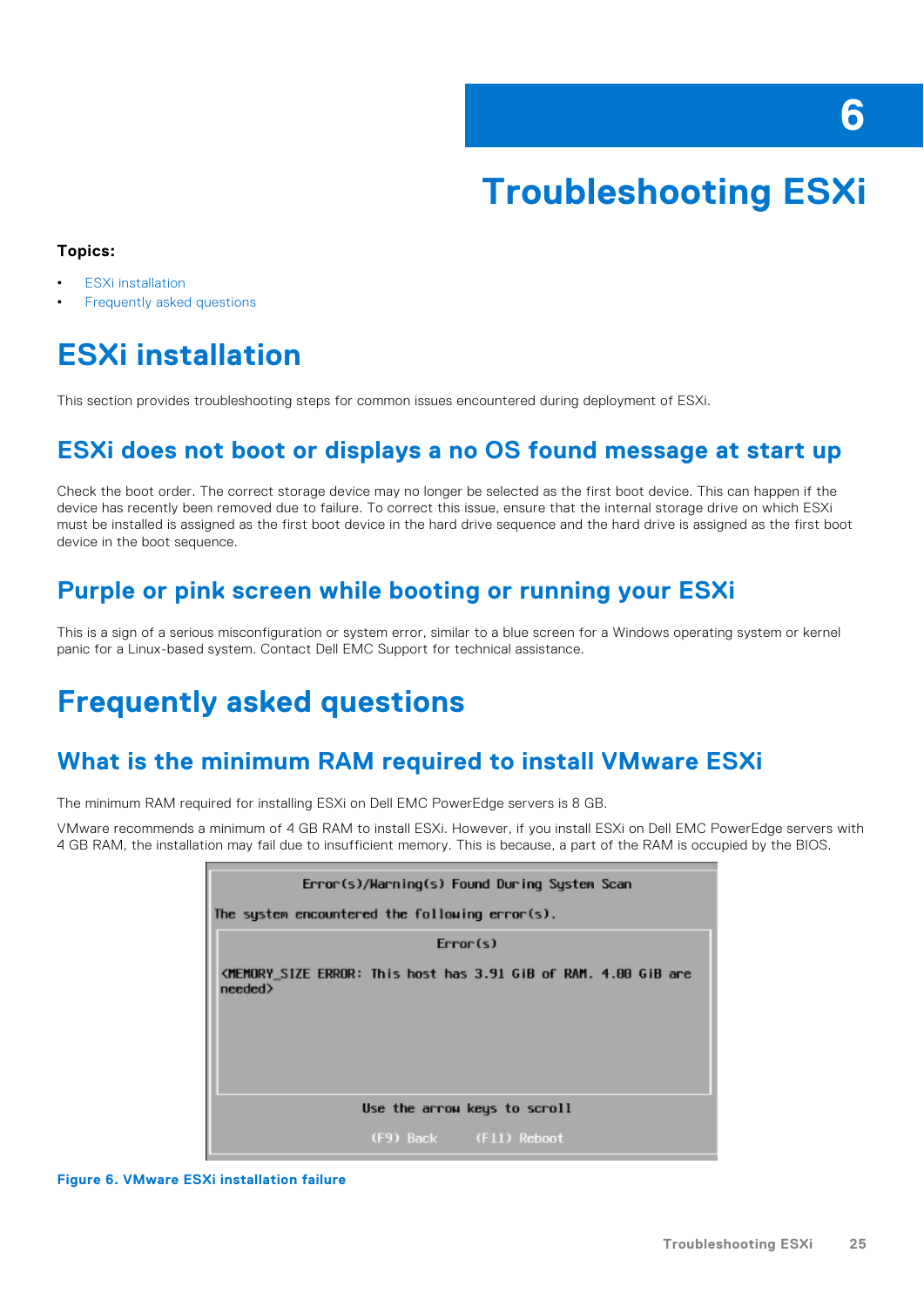### <span id="page-25-0"></span>**Why are network adapters not detected during ESXi installation**

#### **Cause**:

This issue occurs due to one of the following reasons:

- The ESXi image does not contain the latest version of network drivers, for Network Daughter Cards (NDCs) or network adapters used in Dell EMC servers.
- PowerEdge server does not have an NDC installed.
- The NDC installed on the PowerEdge server is faulty
- PowerEdge server has an NDC installed, but the NDC setting is disabled in the BIOS or UEFI.

#### **Resolution**:

- 1. Use the latest available Dell EMC customized ESXi image, which contains drivers for all NDC or network adapters that are supported on Dell EMC PowerEdge servers.
	- **(i)** NOTE: For more information about downloading the Dell EMC customized ESXi image, see the [Downloading the Dell](#page-7-0) [EMC ESXi installer media](#page-7-0) section.
- 2. Check if the NDC is working correctly.
- 3. Check if the NDC setting is enabled in BIOS/UEFI.

**NOTE:** For more information about installing and configuring the NDC on a PowerEdge server, see Dell EMC PowerEdge hardware Owner's Manual at **[www.dell.com/poweredgemanuals](https://www.dell.com/poweredgemanuals)**.

#### No Network Adapters

No network adapters were detected. Either no network adapters are physically connected to the system, or a suitable driver could not be located. A third party driver may be required.

Ensure that there is at least one network adapter physically connected to the system before attempting installation. If the problem persists, consult the VMuare Knowledge Base.

(Enter) Reboot

**Figure 7. No network adapter error during ESXi installation**

### **Why are target devices not available in ESXi installer**

#### **Cause**:

This issue occurs due to one of the following reasons:

- 1. There is no PowerEdge RAID controller or Internal Dual SD Module (IDSDM) or the BOSS-S1 device installed on the server.
- 2. The drivers for the Storage controllers are not available in the ISO image.
- 3. In the BIOS configuration utility, IDSDM is disabled.
- 4. In the BIOS configuration utility, the Integrated RAID controller is disabled.
- 5. If the Storage controller is set to RAID mode, and virtual disks are not created with the hard drives associated with the controller.

#### **Resolution**:

- 1. Use the latest available Dell EMC customized ESXi image, which contains drivers for all the supported storage controllers on Dell EMC PowerEdge servers.
- 2. Ensure that the SD card is installed in the IDSDM card before installing the IDSDM card on the server. In the BIOS configuration utility, set IDSDM to **Enable**.
- 3. In the BIOS configuration utility, ensure that **Integrated RAID Controller** is set to **Enable**.
- 4. While installing ESXi, ensure that the **USB 3.0** option in the BIOS settings is set to **Disable**.
- 5. If the Storage controller is set to RAID mode, ensure that the virtual disks are created with the hard drives associated with the controller.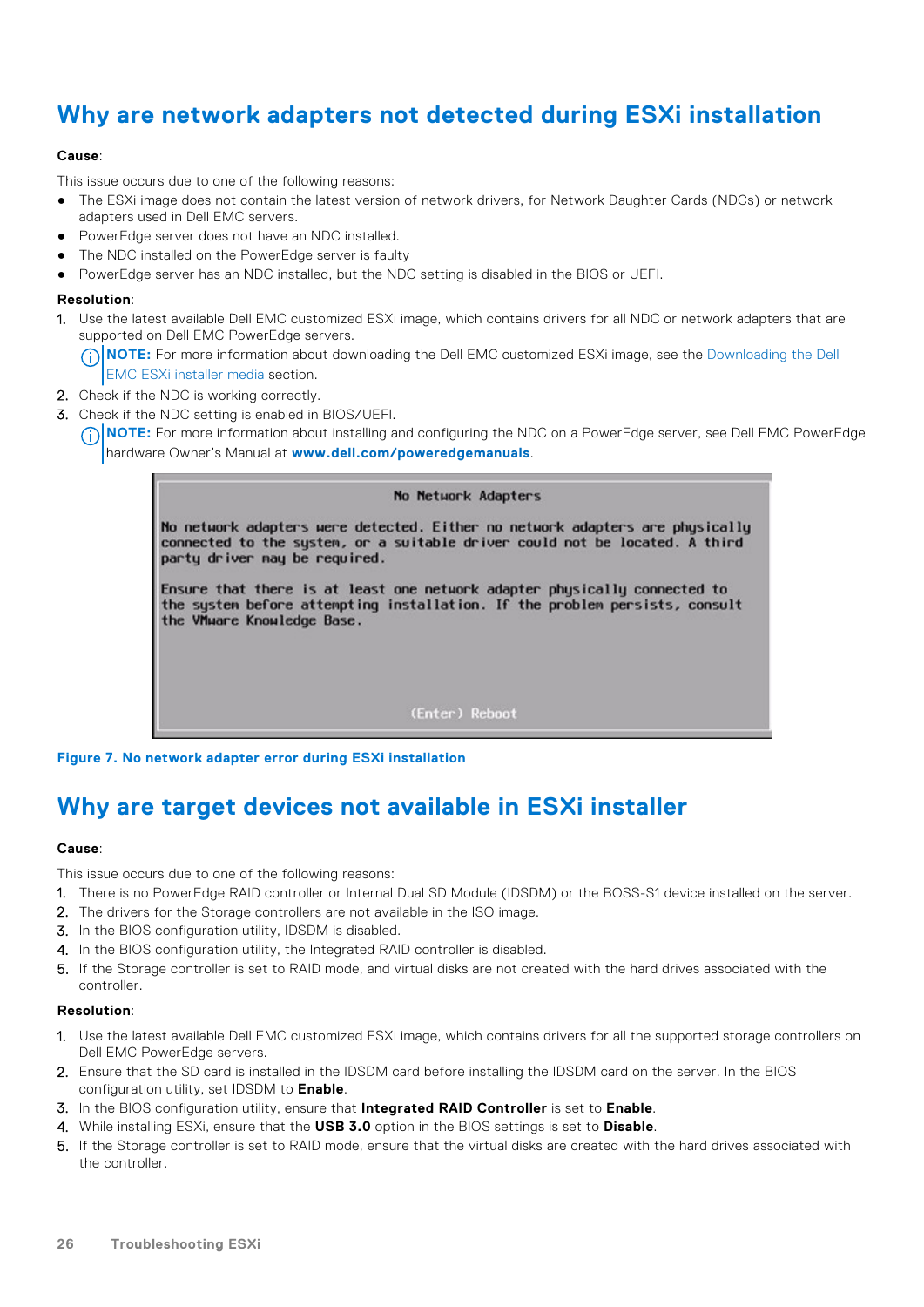<span id="page-26-0"></span>

| Select a Disk to Install or Upgrade<br>* Contains a VMFS partition |                                        |  |                  |
|--------------------------------------------------------------------|----------------------------------------|--|------------------|
| Storage Device<br>Local:<br>(none)<br><b>Renote:</b><br>(none)     |                                        |  | Capacity         |
|                                                                    | (Esc) Cancel (F1) Details (F5) Refresh |  | (Enter) Continue |

#### **Figure 8. Target devices not displayed**

## **Why does ESXi display the number of processors incorrectly**

#### **Cause**:

This issue occurs if the **Snoop mode** option is set to **Cluster on Die** in the **BIOS Memory Settings** screen of a dual processor system.

#### **Resolution**:

To display the accurate number of processors, ensure that the **Snoop mode** option is not set to **Cluster on Die** in the **BIOS Memory Settings** screen.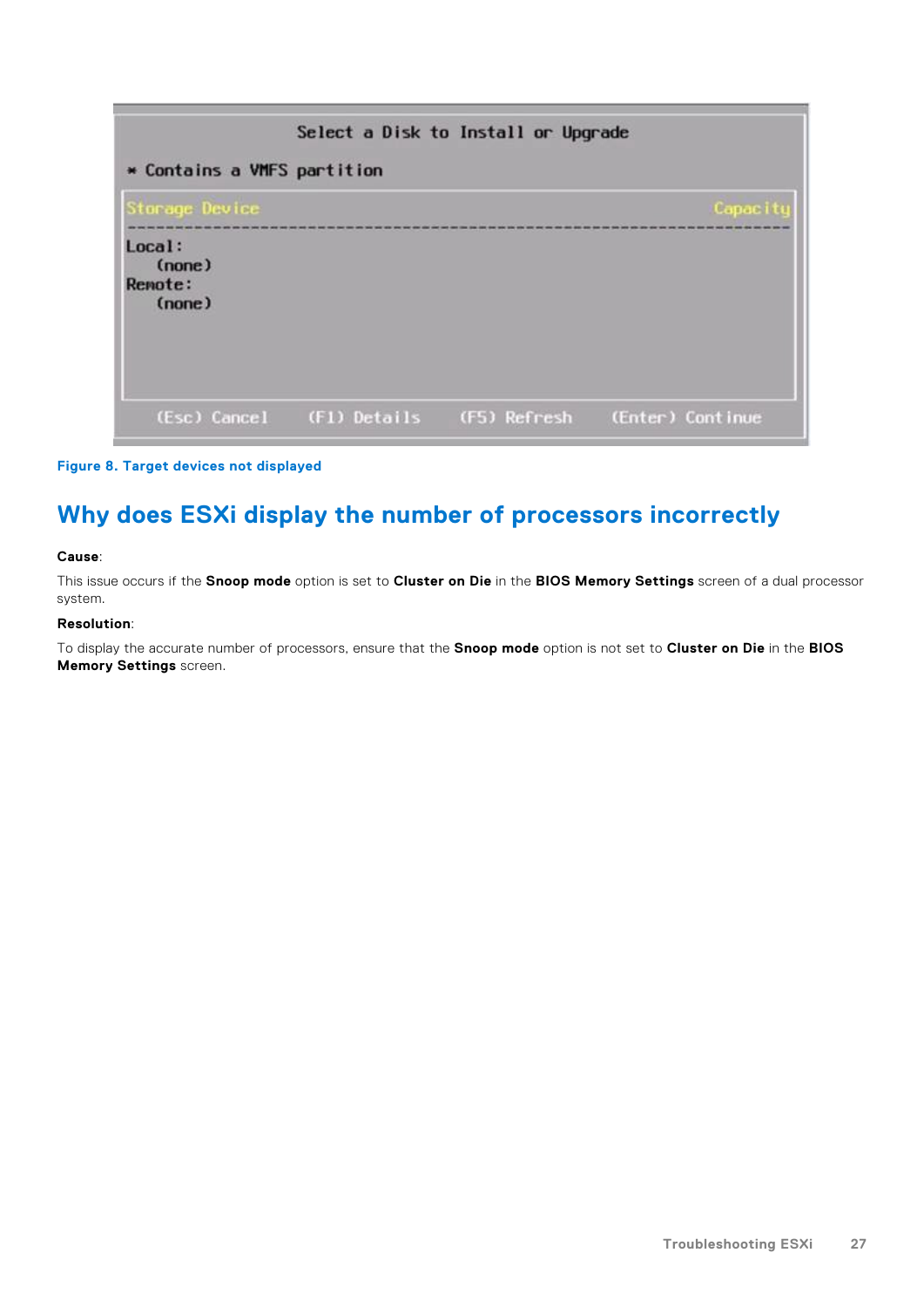# **Getting help**

**7**

#### <span id="page-27-0"></span>**Topics:**

- Contacting Dell EMC
- Locating Service Tag of your system
- Related information for virtualization solutions
- [Documentation resources](#page-29-0)
- [Download drivers and firmware](#page-31-0)
- [Documentation feedback](#page-31-0)

## **Contacting Dell EMC**

Dell EMC provides several online and telephone-based support and service options. Availability varies by country, region, and product, and some services may not be available in your area.

To contact Dell EMC for sales, technical assistance, or customer service issues, see [www.dell.com/contactdell](https://www.dell.com/contactdell).

If you do not have an active Internet connection, you can find contact information on your purchase invoice, packing slip, bill, or the product catalog.

## **Locating Service Tag of your system**

Your system is identified by a unique Express Service Code and Service Tag number. The Express Service Code and Service Tag are found on the front or back of the system by pulling out the information tag. Alternatively, the information may be on a sticker on the chassis of the system. This information is used by Dell EMC to route support calls to the appropriate personnel.

## **Related information for virtualization solutions**

#### **Table 2. Related information for virtualization solutions**

| If you need information about                                                                                                                           | <b>See</b>                                                                                                                          |
|---------------------------------------------------------------------------------------------------------------------------------------------------------|-------------------------------------------------------------------------------------------------------------------------------------|
| Dell EMC VMware documentation                                                                                                                           | www.dell.com/virtualizationsolutions                                                                                                |
| OpenManage documentation                                                                                                                                | www.dell.com/openmanagemanuals                                                                                                      |
| PowerEdge documentation                                                                                                                                 | www.dell.com/poweredgemanuals                                                                                                       |
| Basic configuration information for running ESXi on a Dell EMC<br>PowerEdge server                                                                      | Getting Started Guide at www.dell.com/<br>virtualizationsolutions                                                                   |
| Information about downloading, installing, and configuring ESXi<br>Supported hardware configurations for running ESXi on a Dell EMC<br>PowerEdge server | Installation Instructions and Important Information<br>Guide at www.dell.com/virtualizationsolutions                                |
| PowerEdge servers and compatibility with vMotion                                                                                                        | <b>VMware ESXi vMotion Support on Dell EMC</b><br>PowerEdge Servers Compatibility Matrix at<br>www.dell.com/virtualizationsolutions |
| PowerEdge and PowerVault compatibility information for running ESXi                                                                                     | VMware vSphere on Dell EMC PowerEdge<br>Servers Compatibility Matrix at www.dell.com/<br>virtualizationsolutions                    |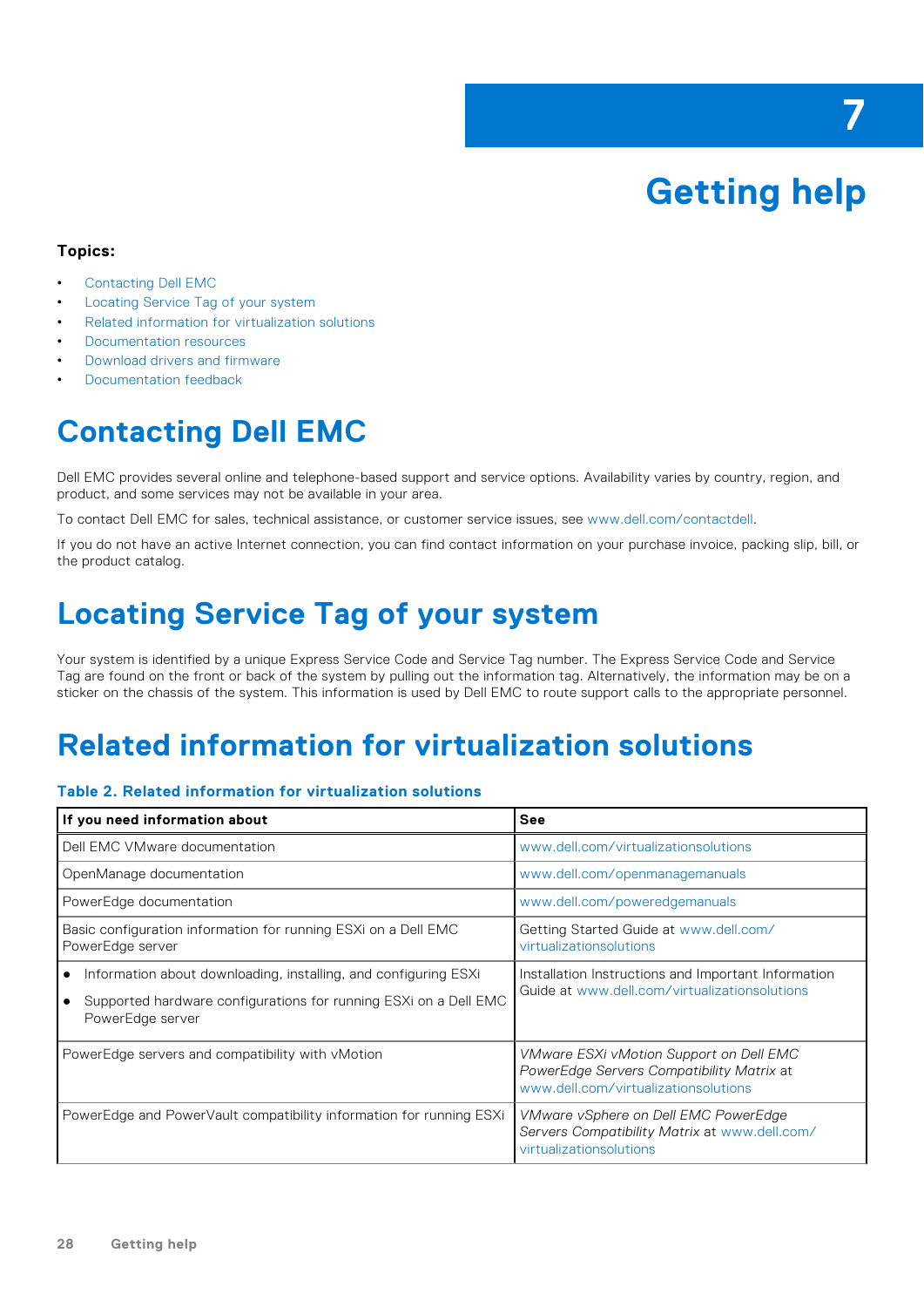### **Table 2. Related information for virtualization solutions (continued)**

| If you need information about            | See                                                                                                                      |
|------------------------------------------|--------------------------------------------------------------------------------------------------------------------------|
| Known issues and resolutions             | VMware vSphere 6.7.x on Dell EMC<br>PowerEdge Server Release Notes at www.dell.com/<br>virtualizationsolutions           |
| ESXI ISO image customization information | VMware ESXi on Dell EMC PowerEdge Systems<br>Image Customization Information at www.dell.com/<br>virtualizationsolutions |

### Technical support resources

- [vmware.com/support](https://www.vmware.com/support.html)
- [www.dell.com/support/home](https://www.dell.com/support/home)
- [Dell.com/services](https://www.dellemc.com/services/index.htm)

### Discussion forums

- [Communities.vmware.com/community/vmtn](https://communities.vmware.com/community/vmtn)
- [Dell Virtualization](https://www.dell.com/support/article/sln312754/dell-virtualization)
- [Wikis, Forums, Blogs, and Videos](https://www.dell.com/support/article/sln312754/dell-virtualization)
- [Dell Community](https://www.dell.com/community/)

### Knowledge base

● [kb.vmware.com/kb](https://kb.vmware.com/selfservice/microsites/microsite.do)

**NOTE:** For more information that is related to the VMware ESXi installation on [Dell](https://www.dell.com/support/article/sln312754/dell-virtualization) EMC PowerEdge servers, go to Dell [Virtualization](https://www.dell.com/support/article/sln312754/dell-virtualization).

### Virtualization videos for Dell EMC PowerEdge servers

All the supported virtualization videos for Dell EMC PowerEdge servers are available in the [Supported Operating Systems for](https://www.youtube.com/playlist?list=PLe5xhhyFjDPfTCaDRFflB_VsoLpL8x84G) [Dell PowerEdge servers playlist](https://www.youtube.com/playlist?list=PLe5xhhyFjDPfTCaDRFflB_VsoLpL8x84G).

#### **Table 3. Virtualization videos for Dell EMC PowerEdge servers**

| Video title                                                                                                                                            | Links                               |
|--------------------------------------------------------------------------------------------------------------------------------------------------------|-------------------------------------|
| Downloading the Dell EMC customized ESXi image from support site                                                                                       | www.youtube.com/watch?v=YnVxtkAkYTI |
| Downloading Dell EMC customized ESXi image from VMware<br>website                                                                                      | www.youtube.com/watch?v=TnWyuyxuk5k |
| OS Deployment (VMware ESXi)-Installing Using CD/DVD                                                                                                    | www.youtube.com/watch?v=-EbufUS86zA |
| Enabling and Configuring Fault Resilient Memory on Dell EMC<br>PowerEdge servers                                                                       | www.youtube.com/watch?v=retSh-XIsK0 |
| OS Deployment (VMware ESXi)—Installing on BOSS S1 device                                                                                               | www.youtube.com/watch?v=TB1loXpFFME |
| OS Deployment (VMware ESXi)—Installing on IDSDM                                                                                                        | www.youtube.com/watch?v=EC-Xntg5mgw |
| To enable UEFI Secure Boot on VMware ESXi for Dell EMC's yx3x<br>PowerEdge servers<br>(i) <b>NOTE:</b> This video is applicable for VMware ESXi 6.5.x. | www.youtube.com/watch?v=Ll9qlF9qV9l |
| To enable UEFI Secure Boot on VMware ESXi for Dell EMC's yx4x<br>PowerEdge servers                                                                     | www.youtube.com/watch?v=ZZB_XyV0enY |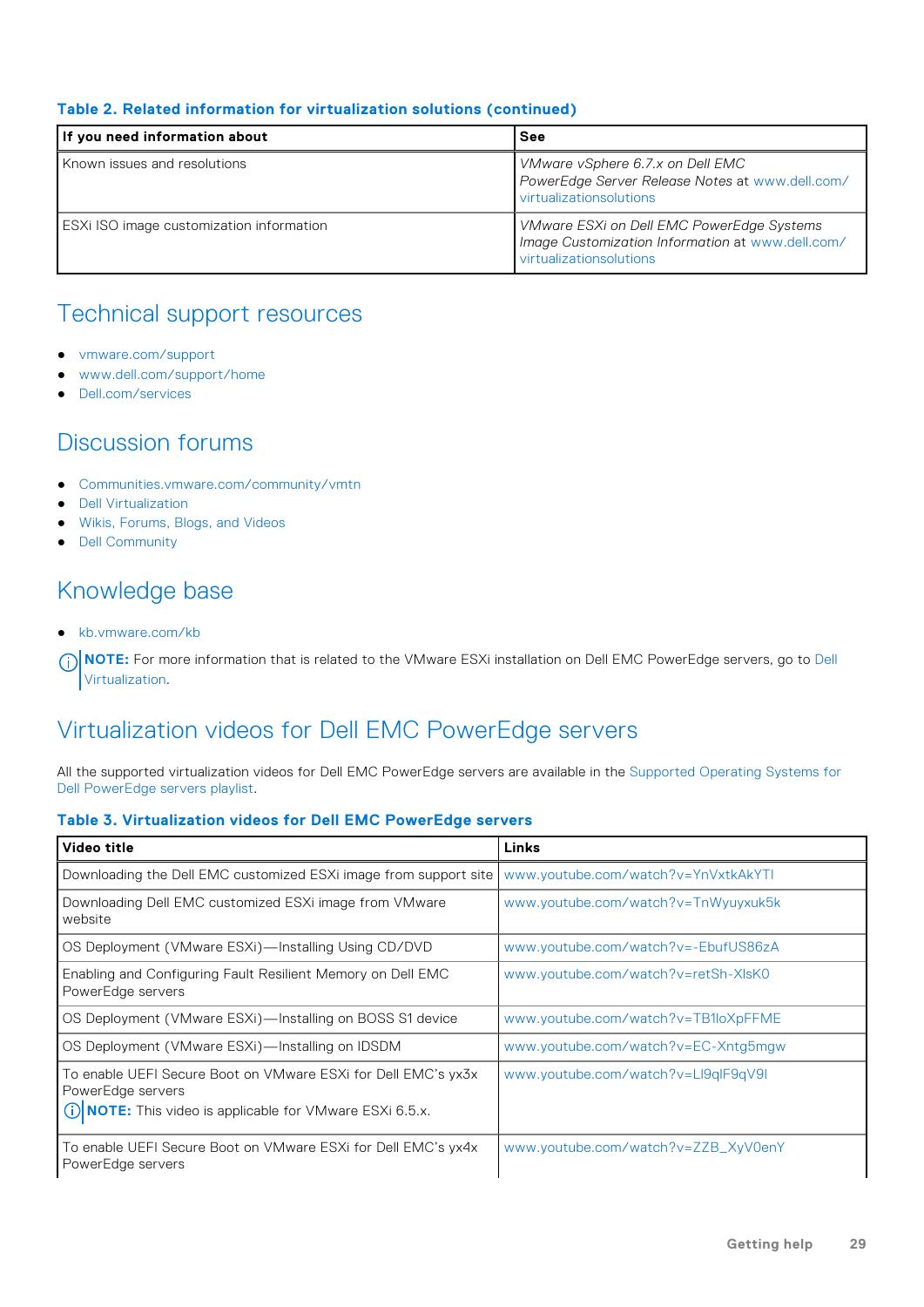### <span id="page-29-0"></span>**Table 3. Virtualization videos for Dell EMC PowerEdge servers (continued)**

| l Video title                                             | Links |
|-----------------------------------------------------------|-------|
| (i) NOTE: This video is applicable for VMware ESXi 6.5.x. |       |

## **Documentation resources**

This section provides information about the documentation resources for your server.

#### **Table 4. Additional documentation resources for your server**

| <b>Task</b>             | <b>Document</b>                                                                                                                                                                                                | Location                            |
|-------------------------|----------------------------------------------------------------------------------------------------------------------------------------------------------------------------------------------------------------|-------------------------------------|
| Setting up your server  | For information about installing<br>the server into a rack, see<br>the rack documentation included<br>with your rack solution or the<br>Getting Started Guide that is<br>shipped with your server.             | www.dell.com/poweredgemanuals       |
|                         | For information about turning<br>on the server and the technical<br>specifications of your server,<br>see the Getting Started Guide<br>that is shipped with your server.                                       | www.dell.com/poweredgemanuals       |
| Configuring your server | For information about the iDRAC<br>features, configuring and logging<br>in to iDRAC, and managing<br>your server remotely, see the<br><b>Integrated Dell Remote Access</b><br>Configuration Tool User's Guide. | www.dell.com/idracmanuals           |
|                         | For information about<br>installing the operating<br>system, see operating system<br>documentation.                                                                                                            | www.dell.com/operatingsystemmanuals |
|                         | For information about<br>understanding Remote Access<br>Controller Admin (RACADM)<br>subcommands and supported<br>RACADM interfaces, see the<br><b>iDRAC RACADM CLI Guide.</b>                                 | www.dell.com/idracmanuals           |
|                         | For information about updating<br>drivers and firmware, see<br>Download drivers and firmware<br>topic in this document.                                                                                        | www.dell.com/support/drivers        |
| Managing your server    | For information about server<br>management software offered<br>by Dell EMC, see the Dell EMC<br><b>Systems Management Overview</b><br>Guide.                                                                   | www.dell.com/openmanagemanuals      |
|                         | For information about setting<br>up, using, and troubleshooting<br>OpenManage, see the Dell<br><b>EMC OpenManage Server</b><br>Administrator User's Guide.                                                     | www.dell.com/openmanagemanuals      |
|                         | For information about installing,<br>using, and troubleshooting                                                                                                                                                | www.dell.com/openmanagemanuals      |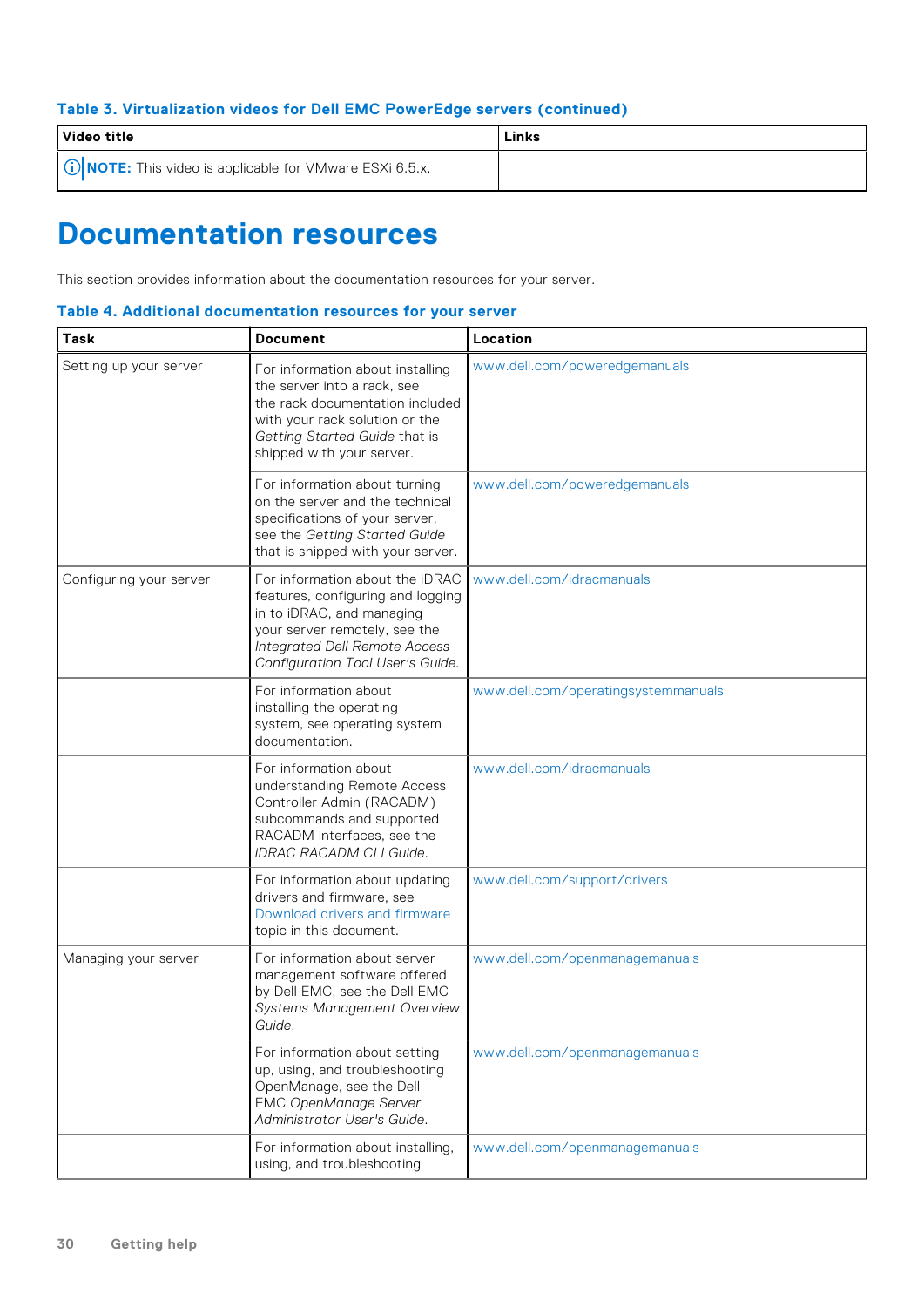| Table 4. Additional documentation resources for your server (continued) |  |
|-------------------------------------------------------------------------|--|
|-------------------------------------------------------------------------|--|

| <b>Task</b>                                                                            | <b>Document</b>                                                                                                                                                                                                                                                                                                                 | Location                                                                                |
|----------------------------------------------------------------------------------------|---------------------------------------------------------------------------------------------------------------------------------------------------------------------------------------------------------------------------------------------------------------------------------------------------------------------------------|-----------------------------------------------------------------------------------------|
|                                                                                        | Dell EMC OpenManage<br>Essentials, go to www.dell.com/<br>openmanagemanuals ><br>OpenManage Essentials User's<br>Guide.                                                                                                                                                                                                         |                                                                                         |
|                                                                                        | For information about installing<br>and using Dell SupportAssist,<br>see the Dell EMC SupportAssist<br>Enterprise User's Guide.                                                                                                                                                                                                 | www.dell.com/serviceabilitytools                                                        |
|                                                                                        | For understanding the features<br>of Dell EMC Lifecycle Controller<br>(LC), see the Lifecycle<br>Controller User's Guide.                                                                                                                                                                                                       | www.dell.com/idracmanuals                                                               |
|                                                                                        | For information about<br>partner programs enterprise<br>systems management,<br>see the OpenManage<br><b>Connections Enterprise Systems</b><br>Management documents.                                                                                                                                                             | www.dell.com/esmmanuals                                                                 |
|                                                                                        | For information about<br>viewing inventory, performing<br>configuration, and monitoring<br>tasks, remotely turning on<br>or off servers, and enabling<br>alerts for events on servers<br>and components using the<br>Dell EMC Chassis Management<br>Controller (CMC), see the<br>Chassis Management Controller<br>User's Guide. | www.dell.com/esmmanuals                                                                 |
| Working with the Dell EMC<br>PowerEdge RAID controllers                                | For information about<br>understanding the features of<br>the Dell EMC PowerEdge<br>RAID controllers (PERC) and<br>deploying the PERC cards,<br>see the Storage controller<br>documentation.                                                                                                                                    | www.dell.com/storagecontrollermanuals                                                   |
| Understanding event and<br>error messages                                              | For information about checking<br>the event and error messages<br>generated by the system<br>firmware and agents that<br>monitor server components, see<br>the Dell EMC Event and Error<br>Messages Reference Guide.                                                                                                            | www.dell.com/openmanagemanuals                                                          |
| Troubleshooting your system                                                            | For information about identifying<br>and troubleshooting the<br>PowerEdge server issues,<br>see the PowerEdge Servers<br>Troubleshooting Guide.                                                                                                                                                                                 | www.dell.com/poweredgemanuals                                                           |
| Configuring Dell PowerEdge<br>VRTX shared storage<br>for VMware vSphere<br>environment | For information on configuring<br>Dell PowerEdge VRTX shared<br>storage for VMware vSphere<br>environment, see Dell EMC<br>White papers.                                                                                                                                                                                        | Configuring Dell PowerEdge VRTX shared storage for<br><b>VMware vSphere Environment</b> |